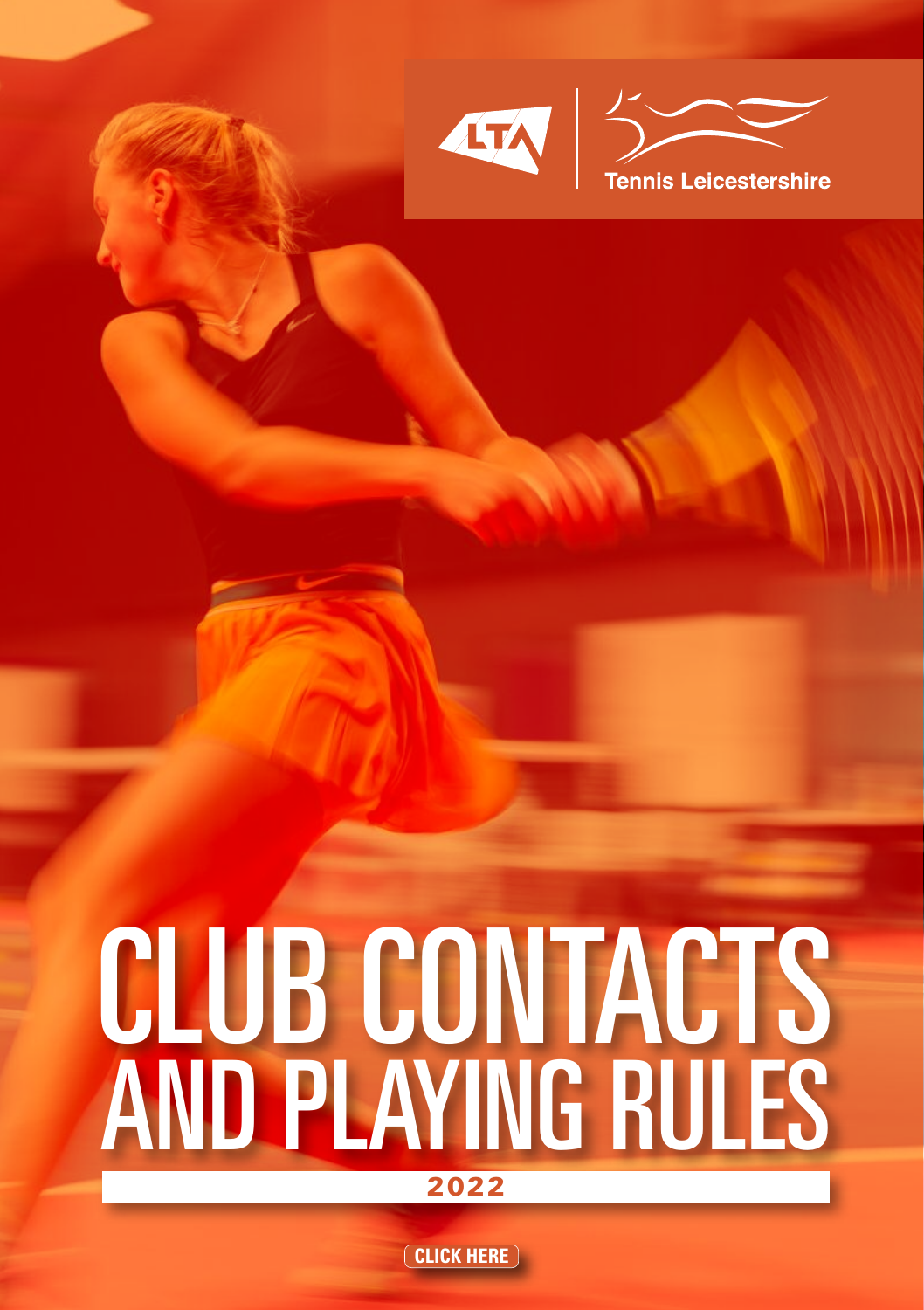### <span id="page-1-0"></span>**LEICESTERSHIRE'S LTA AFFILIATED CLUBS**

- Simply click on the name of a club listed below to go directly to the page showing names and contact details for key club representatives.
- When viewing a club's listing, click on an email adress and a pre-addressed email will open. Click on the club's name (shown in blue) and your browser will open their website's homepage.
- **• Anstey [Gynsill](#page-2-0) Tennis Club**
- **• Ashby Castle [Tennis](#page-2-0) Club**
- **• [Beacon](#page-2-0) Tennis Club**
- **• [Belvoir](#page-2-0) Vale Tennis Club**
- **• Birstall [Watermead](#page-3-0) Tennis Club**
- **• Blaby [Victoria](#page-3-0) Tennis Club**
- **• [Carisbrooke](#page-3-0) Tennis Club**
- **• [Charnwood](#page-4-0) Tennis Club**
- **• [County](#page-4-0) Hall Tennis Club**
- **• David Lloyd Club [Narborough](#page-4-0)**
- **• [Desford](#page-4-0) Lawn Tennis Club**
- **• [Enderby](#page-5-0) Tennis Club**
- **• [Foxton](#page-5-0) Tennis Club**
- **• Great Glen [Tennis](#page-5-0) Club**
- **• [Hamilton](#page-5-0) Lawn Tennis Club**
- **• [Hinckley](#page-5-0) Town Tennis Club**
- **• [Holwell](#page-6-0) Sports Tennis Club**
- **• [Houghton](#page-6-0) Tennis Club**
- **• [Husbands](#page-6-0) Bosworth Tennis Club**
- **• [Kegworth](#page-6-0) Tennis Club**
- **• Ketton [Tennis](#page-7-0) Club**
- **• [Kibworth](#page-7-0) Tennis Club**
- **• [Knighton](#page-7-0) Tennis Club**
- **• [Leicester](#page-7-0) Forest East Tennis Club**
- **• The [Leicestershire](#page-8-0) Tennis & Squash Club**
- **• [Loughborough](#page-8-0) Greenfields Tennis Club**
- **• [Loughborough](#page-8-0) Lawn Tennis Club**
- **• [Loughborough](#page-9-0) University Tennis Club**
- **• [Lutterworth](#page-9-0) Tennis Club**
- **• Market [Bosworth](#page-9-0) Tennis Club**
- **• Market [Harborough](#page-10-0) Tennis Club**
- **• [Medbourne](#page-10-0) Tennis Club**
- **• Melton [Mowbray](#page-10-0) Tennis Club**
- **• [Newtown](#page-10-0) Linford Tennis Club**
- **• Oadby [\(Granville\)](#page-11-0) Tennis & Social Club**
- **• [Oakham](#page-11-0) Tennis Club**
- **• Oaks And [District](#page-11-0) Tennis Club**
- **• Rothley [Ivanhoe](#page-12-0) Lawn Tennis Club**
- **• [Roundhill](#page-12-0) Tennis Club**
- **• Rutland Tennis [Academy](#page-12-0)**
- **• Sileby [Tennis](#page-13-0) Club**
- **• Stoney [Stanton](#page-13-0) Tennis Club**
- **• Sutton [Bonington](#page-13-0) & District Tennis Club\***
- **• Syston [Northfields](#page-14-0) Tennis Club**
- **• Tilton & [District](#page-14-0) Sports Club**
- **• [University](#page-14-0) of Leicester Tennis Club**
- **• Upper [Broughton](#page-14-0) Tennis Club\***
- **• [Victoria](#page-15-0) Tennis Club**
- **• [Welland](#page-15-0) Park Tennis Club**
- **• [Westfields](#page-15-0) Tennis Club**
- **• [Wigston](#page-16-0) Tennis Club**
- \* Affiliated to the LTA in Nottinghamshire but compete in Leicestershire leagues

#### **Club Administrators...**

Remember to update your club's contact details on the club registration / workforce page of the LTA's website. This will enable Tennis Leicestershire, other clubs and players to contact your key people.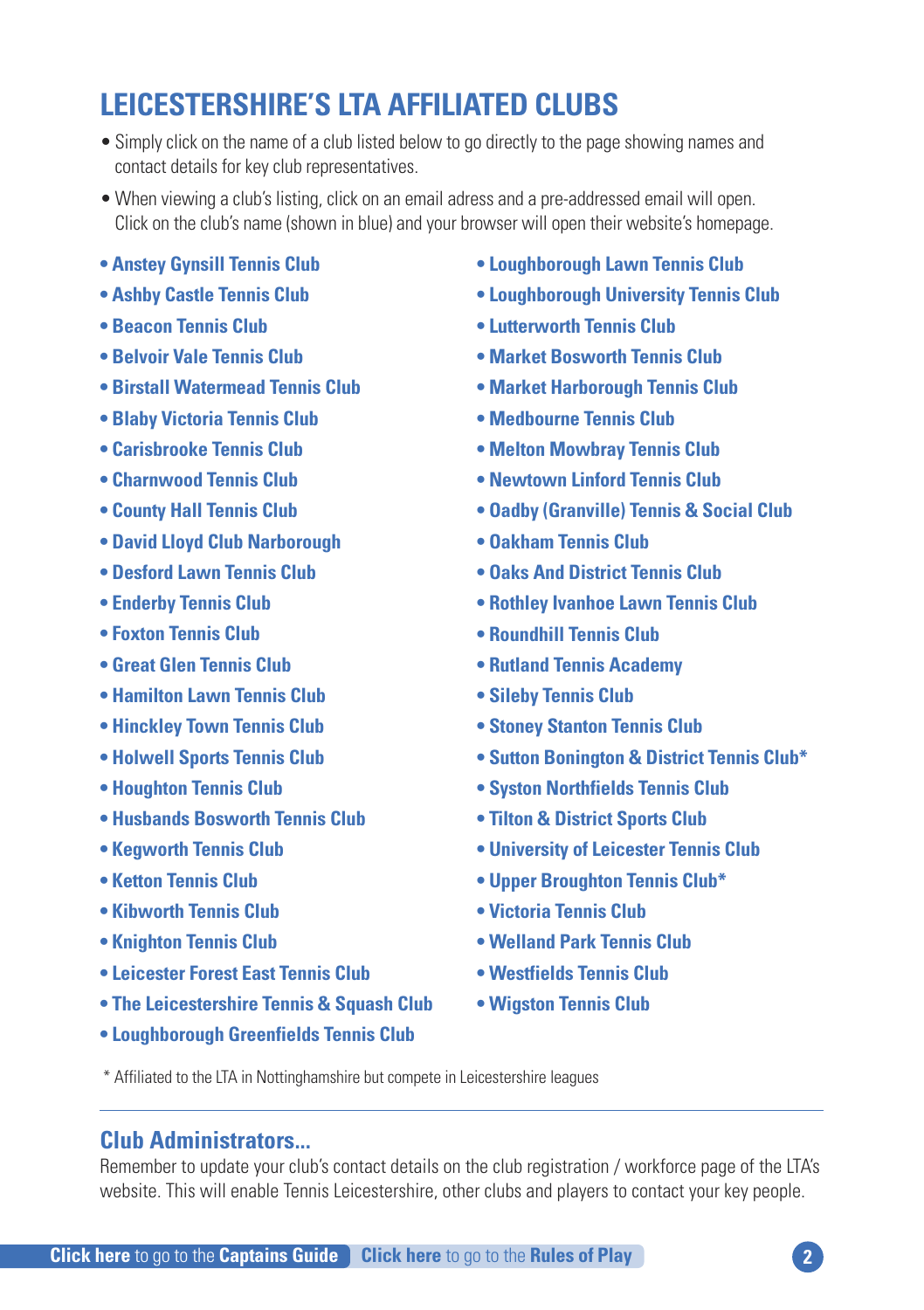#### <span id="page-2-0"></span>**ANSTEY GYNSILL TENNIS CLUB**

Corner of Gynsill Close and Gorse Hill, Anstey, Leicestershire, LE7 7AN

Main Contact: Nick Clarke t: 0116 2994943 | m: 07544 308700 | e: n.clarke33@ntlworld.com

Secretary: Yvonne Miles t: 01509 890419 | e: yvonnemiles77@gmail.com

Match Secretary and Open Team Tennis: Helen Smart m: 07811 833948 | e: helen.smart@sky.com

Junior Match Secretary and Organiser: Harry Lester m: 07710 284722 | e: harry@gsmleisure.co.uk

Courts: 3 artificial grass (1 floodlit), 3 artificial clay (all floodlit)

#### **ASHBY CASTLE TENNIS CLUB**

Adjacent to Ashby Castle, South Street, Ashby de la Zouch, Leicestershire, LE65 1BQ t: 01530 414807

Secretary: Ian Randon m: 07815 693339 | e: ianrandon@yahoo.co.uk

Match Secretary: Julie Guzder m: 07780 961232 | e: julie.guzder@sky.com

Team Tennis and Junior Organiser: Alex Guzder t: 01827 872512 | m: 07931 412238 | e: alexguzder@hotmail.co.uk

Courts: 7 artificial grass (7 floodlit)

#### **BEACON TENNIS CLUB**

King George Playing Fields, Woodhouse Eaves, Leicestershire, LE12 8RZ

For all enquries please click HERE

Courts: 2 hard

#### **BELVOIR VALE TENNIS CLUB**

Rear of Village Hall off Hose Lane Mount Pleasant, Hose, Melton Mowbray, Leicestershire, LE14 4JR

Secretary: Carole Fishwick t: 01664 564353 | m: 07716 862771 | e: carolefishwick1962@gmail.com

Match Secretary: Linda White t: 01664 822993 | m: 07562 482635 | e: whites@heywoodlodge.wanadoo.co.uk

Junior Organiser: Charlie Griffin m: 07932 410918 | e: charlie77@hotmail.co.uk

Courts: 3 all-weather (3 floodlit)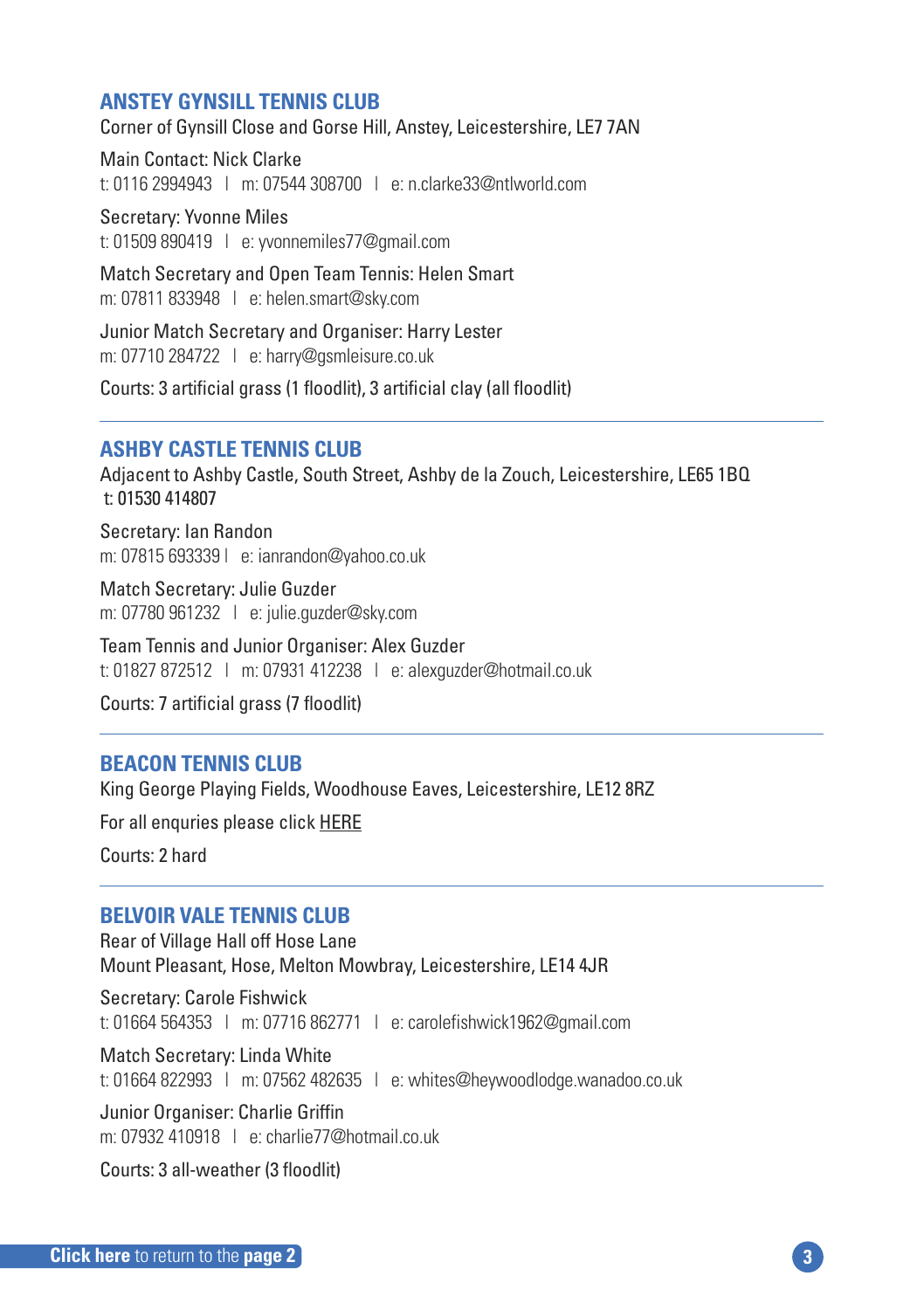#### <span id="page-3-0"></span>**BIRSTALL WATERMEAD TENNIS CLUB**

Off Redhill Circle, behind Co-op Society Playing Fields Birstall Road, Birstall, Leicestershire, LE4 4DE

Secretary: Wendy Morley t: 0116 2674844 | m: 07387570242 | e: wmorley01@aol.com

Match Secretary: Colin Lister t: 0116 2914146 | m: 07905 916207 | e: colinlister@virginmedia.com

Junior Match Secretary: Laura Morley t: 0116 2674844 | m: 07742 249807 | e: morley131285@googlemail.com

Courts: 3 artificial grass (3 floodlit)

#### **BLABY VICTORIA TENNIS CLUB**

Rear of Blaby and District Social Centre Leicester Road, Blaby, Leicestershire, LE8 4GQ

Secretary: Gareth Jones m: 07738 064742 | e: blabytennismailer@gmail.com

Match Secretary: Stephen Newitt m: 07856 684788 | e: stephenmnewitt@gmail.com

Junior Match Secretary: Stephen Newitt m: 07856 684788 | e: stephenmnewitt@gmail.com

Courts: 3 all-weather

#### **CARISBROOKE TENNIS CLUB**

End of Kenwood Road, off Carisbrooke Road, Knighton, Leicester, LE2 3PH

Secretary: John Simpson t: 0116 2737130 | m: 07443 647699 | e: jcdsimpson@sky.com

Match Secretary: Angela Wortley t: 0116 2880134 | m: 07958 480468 | e: angelawortley@btopenworld.com

Team Tennis, Junior Match Secretary and Organiser Jack Simpson | m: 07816 067652 | e: jacksimpson275@hotmail.com

Courts: 3 artificial grass (all floodlit), 3 artificial clay, 4 all-weather (2 floodlit/dome winter)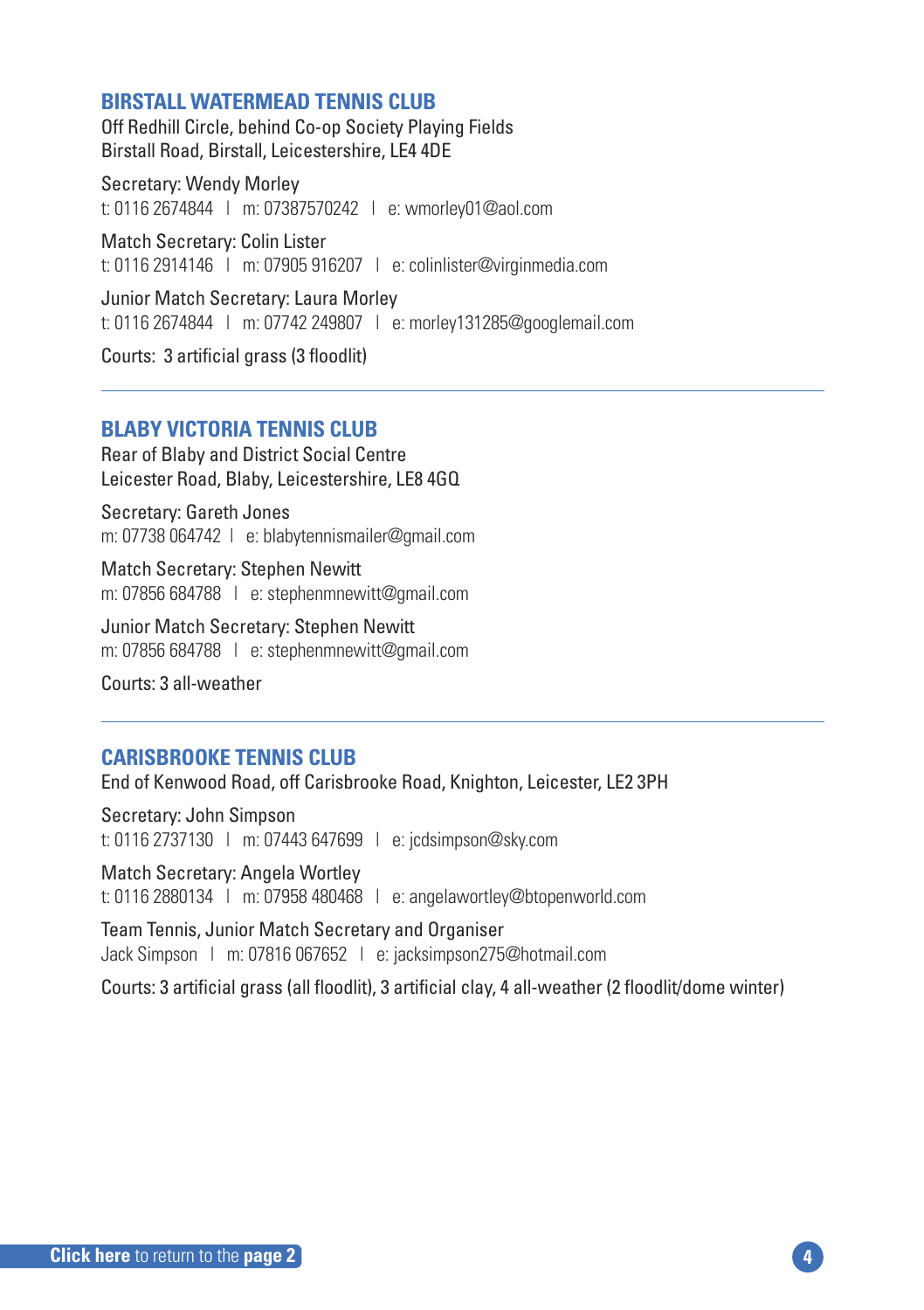#### <span id="page-4-0"></span>**CHARNWOOD TENNIS CLUB**

Nanpantan Sports Ground, Watermead Lane, off Nanpantan Road, Loughborough, LE11 3YE Secretary: Sue Foreman m: 07729 337527 | e: shfklj@hotmail.com Match Secretary: Elfreda Hedger m: 07917 568014 | e: elfredach@gmail.com Team Tennis: Steve Mears m: 07912 504052 | e: stevemears01@hotmail.com Junior Match Secretary: Matt Wilford m: 07976923391 | e: matt.wilford1@gmail.com / matt@gsmleisure.co.uk Courts: 4 artificial grass (4 floodlit), 3 artificial clay (3 floodlit), 1 hard

#### **COUNTY HALL TENNIS CLUB**

Rear of County Hall, Glenfield, Leicestershire, LE3 8RA Secretary: Ian Grierson t: 0116 2350265 | m: 07414005268 | e: ian\_grierson@sky.com Match Secretary: Steve Pratt t: 0116 2516405 | m: 07742 053361 | e: stevejp113@gmail.com Courts: 2 artificial grass (2 floodlit)

#### **DAVID LLOYD CLUB NARBOROUGH**

Carlton Park, Narborough, Leicestershire, LE19 0AL | t: 0116 2727810

Main Contact: David Carter e: racquets.narborough@davidlloyd.co.uk

Team Tennis: David Carter e: racquets.narborough@davidlloyd.co.uk

Match Secretary: Amanda Lane m: 07730 650815 | e: mandy@le29se.co.uk

Junior Organiser: Josh Clayton t: 0116 272810 | e: sport.narborough@davidlloyd.co.uk

Courts: 6 indoor carpet, 6 outdoor astro courts (6 floodlit)

#### **DESFORD LAWN TENNIS CLUB**

Opposite Caterpillar Factory on approach to village The Flying Fields, Peckleton Lane, Desford, Leicestershire, LE9 9JU Secretary: Joe Butterworth m: 07717 125001 | e: desfordtennis@gmail.com Match Secretary: Stephen Fryer m: 07941 078263 | e: rhen@btinternet.com Junior Organiser: Alec Matty m: 07985 787119 | e: alec.matty@gmail.com Courts: 3 macadam (3 floodlit)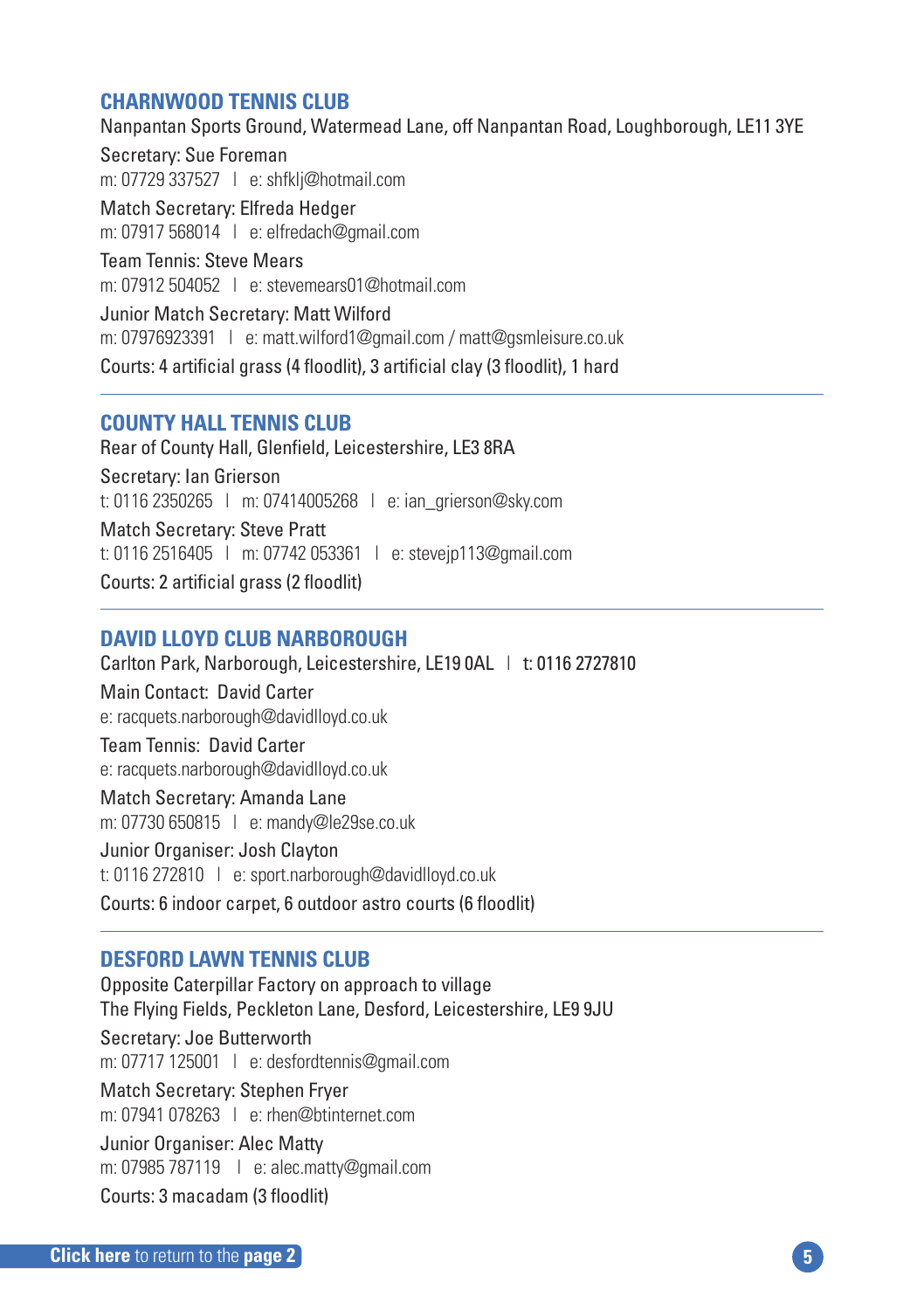#### <span id="page-5-0"></span>**ENDERBY LAWN TENNIS CLUB**

Mill Lane, Enderby, Leicestershire, LE19 4LX Main Contact: James Belmonte m: 07958 935370 | e: jbelmonte10@hotmail.com Match Secretary: Andjelka Grubisic t: 0116 2236332 | m: 07913 698417 | e: andjelkagrubisic66@gmail.com Junior Match Secretary and Organiser: Awaiting Appointment Courts: 3 artificial grass (3 floodlit)

#### **FOXTON VILLAGE TENNIS CLUB**

Near Robert Monk Hall Foxton Recreation Field, Middle Street, Foxton, Leicestershire, LE16 7R Main Contact: Charlotta Hickie m: 07748 426801 | e: charlotta hickie@hotmail.co.uk Courts: 2 all-weather

#### **GREAT GLEN TENNIS CLUB**

Recreation Ground, Bindleys Lane, Great Glen, Leicestershire, LE8 9FA

Secretary and Match Secretary: Vishwaraj Vemala m: 07814 732385 | e: vishwavm@yahoo.com

Courts: 3 all-weather (all floodlit)

#### **GYNSILL TENNIS CLUB:** Now **ANSTEY [GYNSILL](#page-2-0) TENNIS CLUB** Click **[HERE](#page-2-0)** to see p3

#### **HAMILTON LAWN TENNIS CLUB**

Tennis Avenue off Sandy Lane, Melton Mowbray, Leicestershire, LE13 0RB t: 01664 562204

Main Contact: Graham Brown m: 07870 690811 | e: tennismattersHTC@gmail.com

Match Secretary: Steve Plaistow m: 07887 352454 | e: splaistow@outlook.com

Courts: 3 artificial grass, 3 all-weather (6 floodlit)

#### **HINCKLEY TOWN TENNIS CLUB**

Hinckley Sports Club, Leicester Road, Hinckley, Leicestershire, LE10 3DR

Main Contact: Neil Roberts m: 07794 148664 | e: neil.roberts@education.gov.uk

Match Secretary: Julie Briscoe m: 07814 697556 | e: juliebriscoe1965@icloud.com

Junior Match Secretary: Ben Porter m: 079595 361169 | e: ben.porter.tennis@hotmail.com

Courts: 4 all-weather (4 floodlit)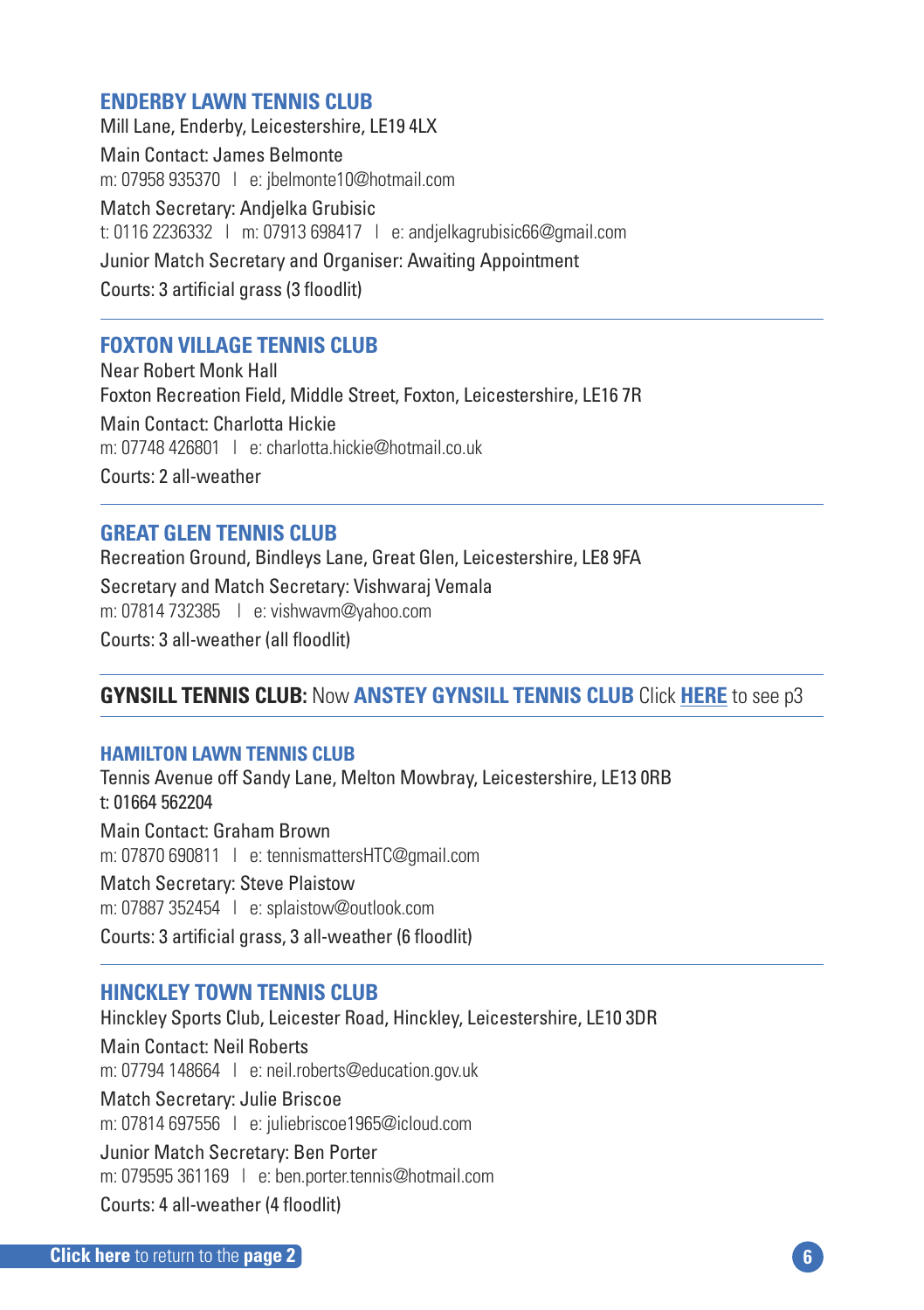#### <span id="page-6-0"></span>**HOLWELL SPORTS TENNIS CLUB**

Holwell Sports & Social Club 41 Welby Road, Asfordby Hill, Melton Mowbray, Leicestershire, LE14 3RE

Main Contract: Ray Lambert (messages via Stuart Bartram) t: 01664 566719 | m: 07825 403188 | e: stubartram@hotmail.com

Match Secretary: Ray Lambert (messages via Stuart Bartram) t: 01664 566719 | m: 07825 403188 | e: stubartram@hotmail.com

Courts: 3 hard

#### **HOUGHTON TENNIS CLUB**

Houghton Playing Fields, end of Weir Lane, Houghton-on-the-Hill, Leicestershire, LE7 9GR

Secretary: Tony Barfield t: 0116 2431991 | m: 07702 748560 | e: tbarfe1947@gmail.com

Match Secretary - Men: Alun Rees m: 07792 756257 | e: alunrees34@gmail.com

Match Secretary - Ladies: Jackie Jones t: 01858 410179 | m: 07837 302306 | e: jak.jones11@ntlworld.com

Junior Organiser and Match Secretary: Position currently vacant

Courts: 3 all-weather (3 floodlit)

#### **HUSBANDS BOSWORTH TENNIS CLUB**

Playing Fields, Kilworth Road, Husbands Bosworth, Leicestershire, LE17 6JY t: 01858 880455

Main Contact: Michael Pennington t: 01858 880455 | m: 07770 462503 | e: mike.pennington22@gmail.com

Junior Organiser: Position pending

Courts: 2 hard (1 floodlit)

#### **KEGWORTH TENNIS CLUB**

King George V Playing Fields, Nottingham Road, Kegworth, Leicestershire, DE74 2FH

Main Contact: George Sparkes t: 01509 853844 | m: 07786 18052 | e: george.sparkes@btinternet.com

Match Secretary: George Sparkes t: 01509 853844 | m: 07786 180520 | e: george.sparkes@btinternet.com

Courts: 3 hard (2 floodlit)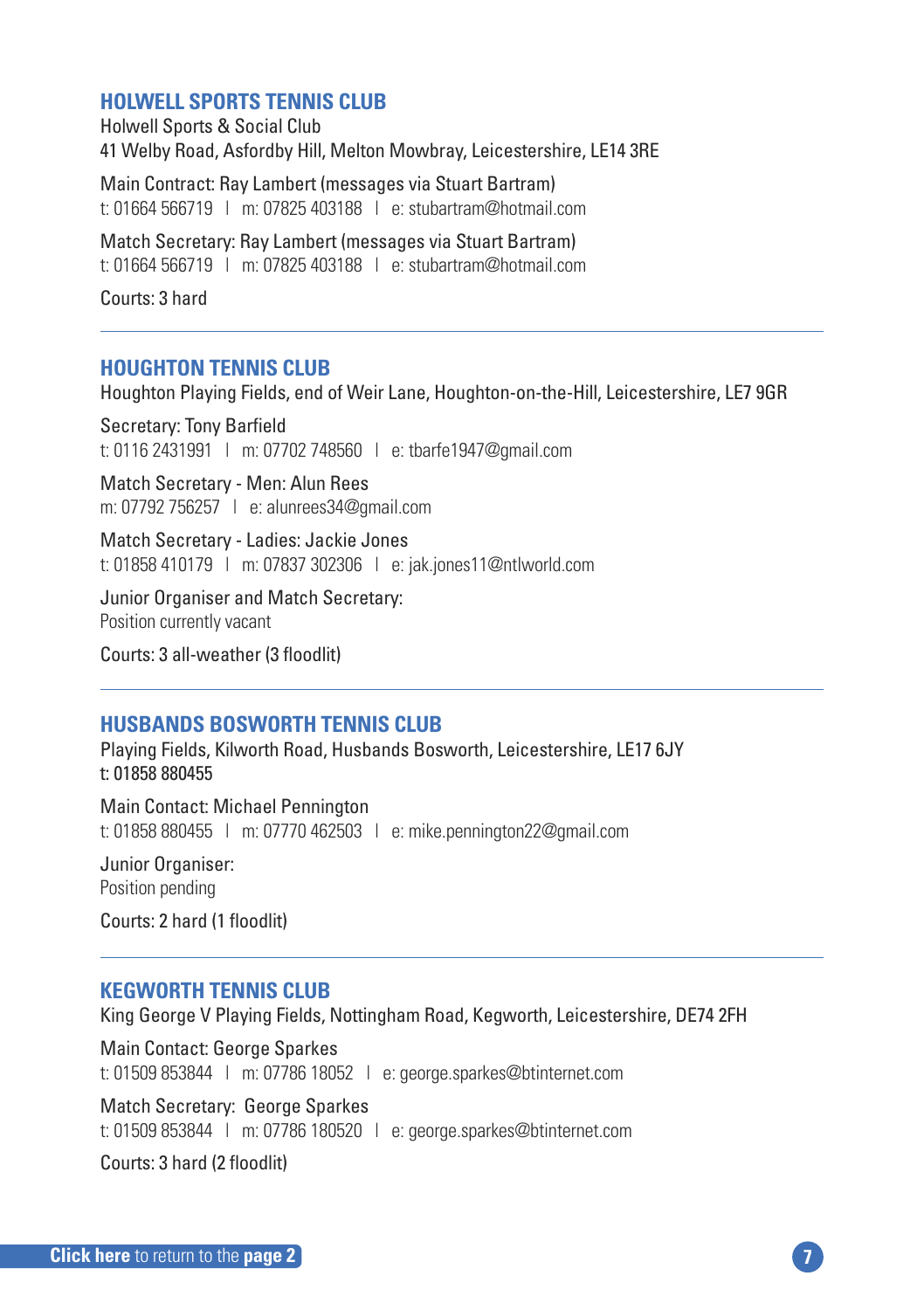#### <span id="page-7-0"></span>**KETTON TENNIS CLUB**

Adjacent to Cement Works off A6121): Pit Lane, Ketton, Oakham, Rutland, PE9 3SZ

Secretary: Graham Bedford t: 01780 720834 | m: 07803 693313 | e: graham.bedford@outlook.com Match Secretary: Jim Wheeler t: 01780 755600 | m: 07552485689 | e: wheelerangela@sky.com Junior Organiser: Anna O'Connor

t: 01780 239489 | m: 07523 093172 | e: anna.oconnor3@googlemail.com

Courts: 3 outdoor carpet (all floodlit)

#### **KIBWORTH TENNIS CLUB**

Kibworth Recreation Ground, Smeeton Road, Kibworth Beauchamp, Leicestershire, LE8 0PY

Secretary: Jonny Simpson t: 0116 2792274 | m: 07843 275079 | e: jsimpson@vpsolutions.co.uk

Match Secretary: Darren Handy m: 07511 422266 | e: dal.handy@outlook.com

Junior Team Tennis and Junior Contact: Mati De Orta m: 07449 004549 | e: matideorta@gmail.com

Courts: 5 all-weather (all floodlit)

#### **KNIGHTON TENNIS CLUB**

Knighton Tennis Centre, Knighton Lane East, Knighton, Leicester, LE2 6FU | t: 0116 2708696

Contact: Greg Goddard t: 0116 2708696 | e: greg.goddard@sirjonathannorth.org.uk

Match Secretary and Junior Contact: Luke Godsmark m: 07731 347925 | e: luke.godsmark@hotmail.co.uk

Courts: 4 indoor acrylic

#### **LEICESTER FOREST EAST TENNIS CLUB**

Hinckley Road, Leicester Forest East, Leicestershire, LE3 3PJ

Secretary: Hayley Mistri m: 07427 677314 | e: hmistri@gmail.com

Match Secretary: Lynn Norwood m: 07721 519858 | e: lynn.norwood@gmx.com

Open Team Tennis Match Secretary: Steve Stroud m: 07772 014170 | e: stevestroud@aol.com

Junior Match Secretary and Organiser: Tom Lewis t: 01509 412217 | m: 07899 994503 e: tom@gsmleisure.co.uk

Courts: 3 artificial clay (all floodlit), 1 artificial grass (floodlit), 2 acrylic (indoor floodlit dome)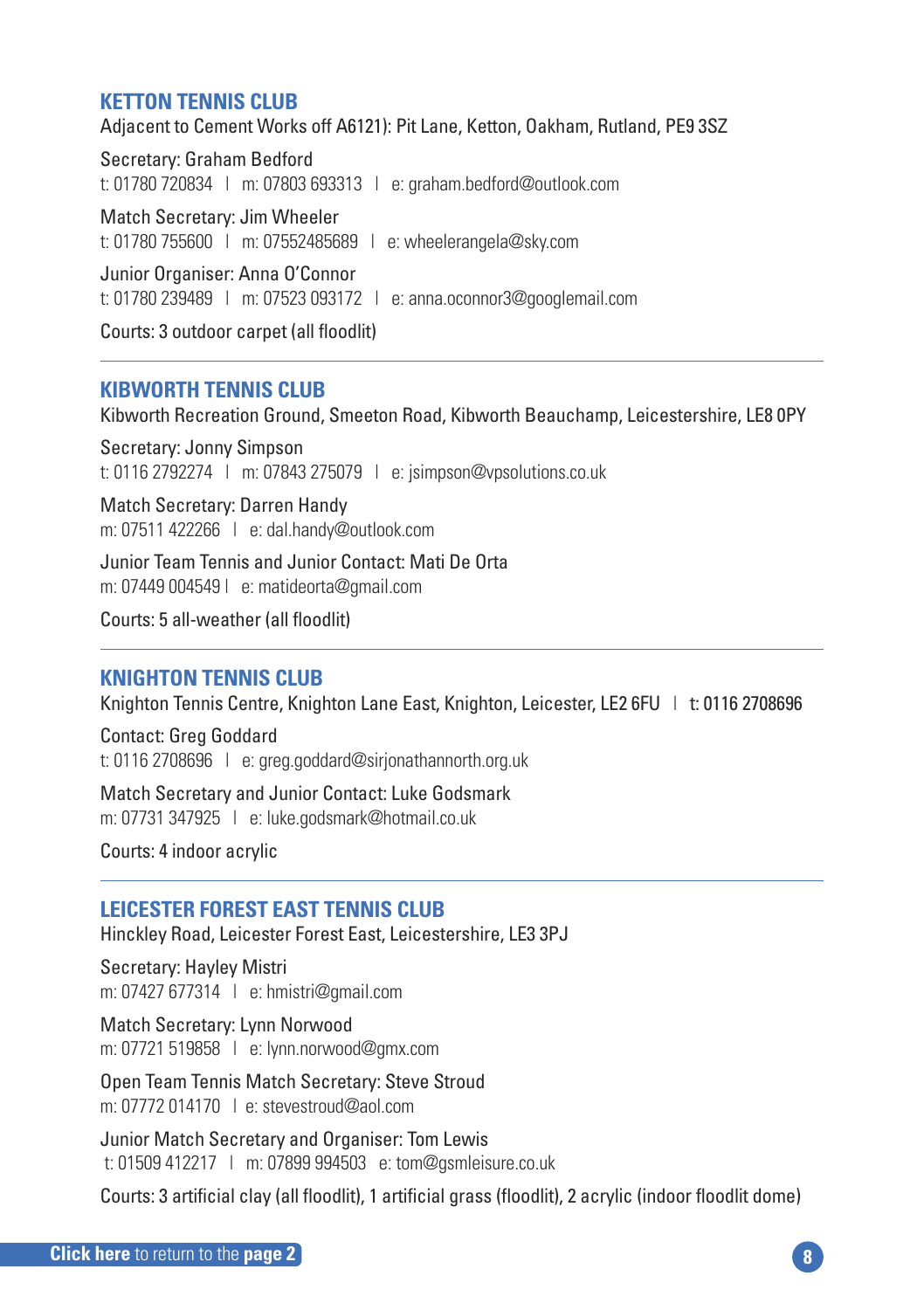#### <span id="page-8-0"></span>**THE LEICESTERSHIRE TENNIS AND SQUASH CLUB**

4 Westernhay Road, Leicester, LE2 3HF | t: 0116 2708813

Club Manager: Alice Marston t: 0116 2708813 | e: manager@leicestershire-tennis.co.uk

Match Secretary - Men: Ian Lawrence m: 07941 393652 | e: ianlawrence36@aol.com

Match Secretary - Ladies: Kimberly Lammin m: 07776 303040 | e: klammin@hotmail.com

Ladies Team Tennis: Lois Elson m: 07398 218177 | e: loiselson@outlook.com

Junior Contact: Dave McTurk m: 07894 553784 | e: dlm-tennis@outlook.com

Courts: 3 artificial grass, 4 macadam, 11 artificial clay (10 floodlit)

#### **LOUGHBOROUGH GREENFIELDS TENNIS CLUB**

Holt Drive, Loughborough, Leicestershire, LE11 3HZ

Secretary: Alison Clowes m: 07779 580347 | e: greenfieldstennisclub@gmail.com

Match Secretary: Sharon Payne m: 07870 345430 | e: sharon.payne1712@gmail.com

Junior Match Secretary and Organiser: Sammi Brown m: 07906 755777 | e: greenfieldstennisclub@gmail.com

Courts: 3 all-weather (3 floodlit)

#### **LOUGHBOROUGH LAWN TENNIS CLUB**

Behind Emmanuel Church Hall Ingle Pingle off Forest Road, Loughborough, Leicestershire, LE11 3NW t: 01509 213068

Secretary: John Bryson m: 07910 835174 | e: jdb55@btinternet.com

Match Secretary: Matt Ward m: 07742 922624 | e: mattjward92@gmail.com

Team Tennis: Sam Haghighat m: 07898 812995 | e: haghighat.sam@gmail.com

Junior Contact: Martyn Whait m: 07970 277338 | e: martyn@insideouttennis.com

Courts: 7 all-weather (6 floodlit and 2 used as floodlit dome in winter)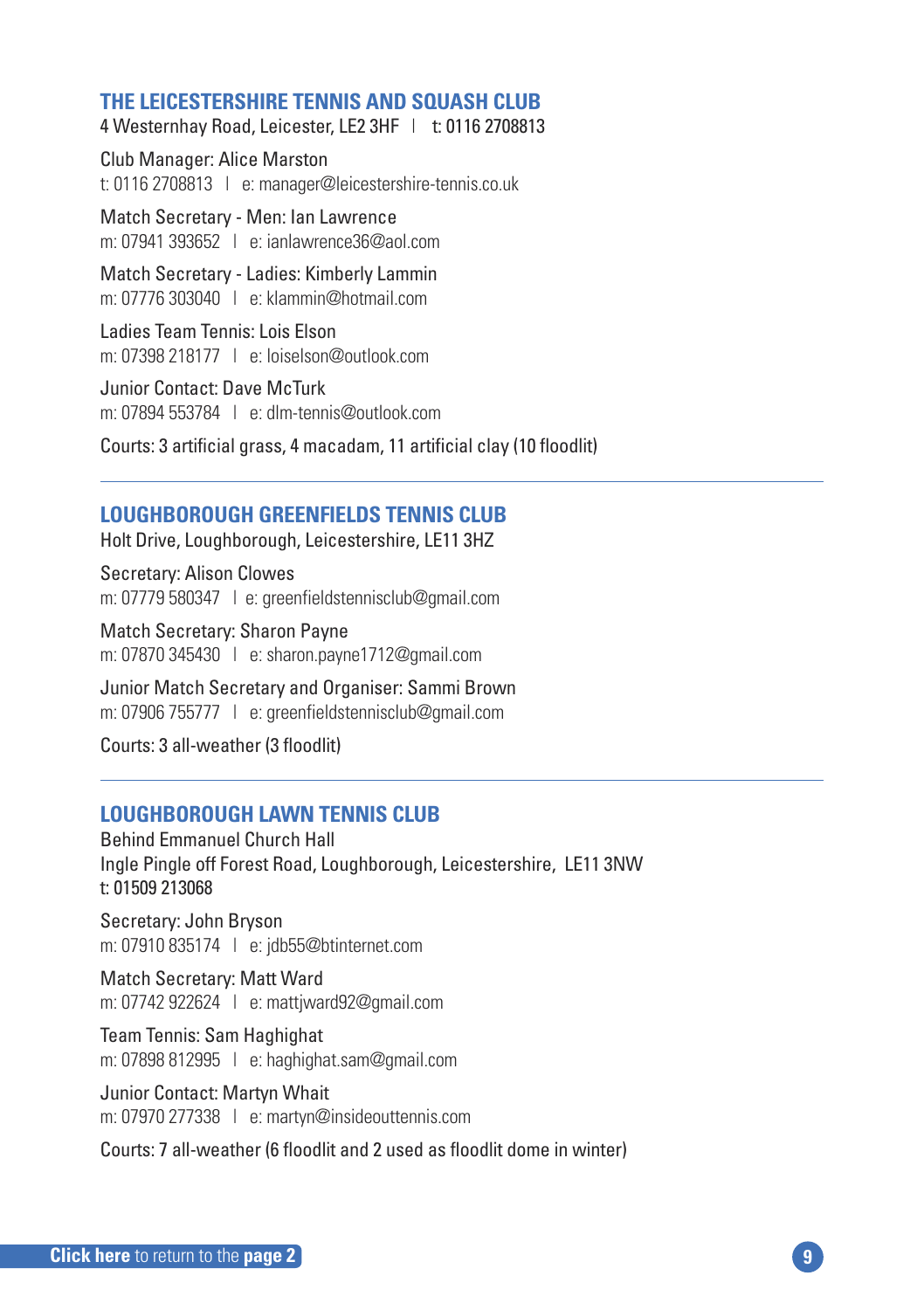#### <span id="page-9-0"></span>**LOUGHBOROUGH UNIVERSITY TENNIS CLUB**

The Dan Maskell Tennis Centre Loughborough University, Epinal Way, Loughborough, Leicestershire, LE11 3TU t: 01509 226127

Main Contact: David Boddy m: 07702561790 | e: d.boddy@lboro.a.uk

Courts: 8 indoor acrylic, 3 artificial clay, 3 outdoor acrylic

#### **LUTTERWORTH TENNIS CLUB**

Adjacent to Lutterworth Town Football Club Hall Lane, Bitteswell, Lutterworth, Leicestershire, LE17 4LN

Secretary: Jim Bone m: 07519 995996 | e: jimboneltc@gmail.com

Match Secretary: Bob Potterton m: 07980 841632 | e: bob@actifwear.co.uk

Team Tennis: Charlie Turney m: 07745 185637 | e: charles.turney@hotmail.co.uk

Junior Team Tennis: Dave Lowden m: 07905 308891 | e: dave@racketplay.co.uk

Courts: 5 all-weather (5 floodlit)

#### **MARKET BOSWORTH TENNIS CLUB**

Dixie Grammar School Playing Fields Barton Road, Market Bosworth, Leicestershire, CV13 0LQ

Secretary: Gail Roylance t: 01530 456050 | m: 07914 820228 | e: roylancegail@gmail.com

Match Secretary: Angela Bexton m: 07742 367924 | e: angiebexton@gmail.com

Team Tennis: Daniel Gibson m: 07712 329736 | e: danmacgibson@gmail.com

Junior Contact: Kate de Fraja m: 07774 519620 | e: katedefraja@gmail.com

Courts: 3 all-weather, 3 artificial grass (all floodlit)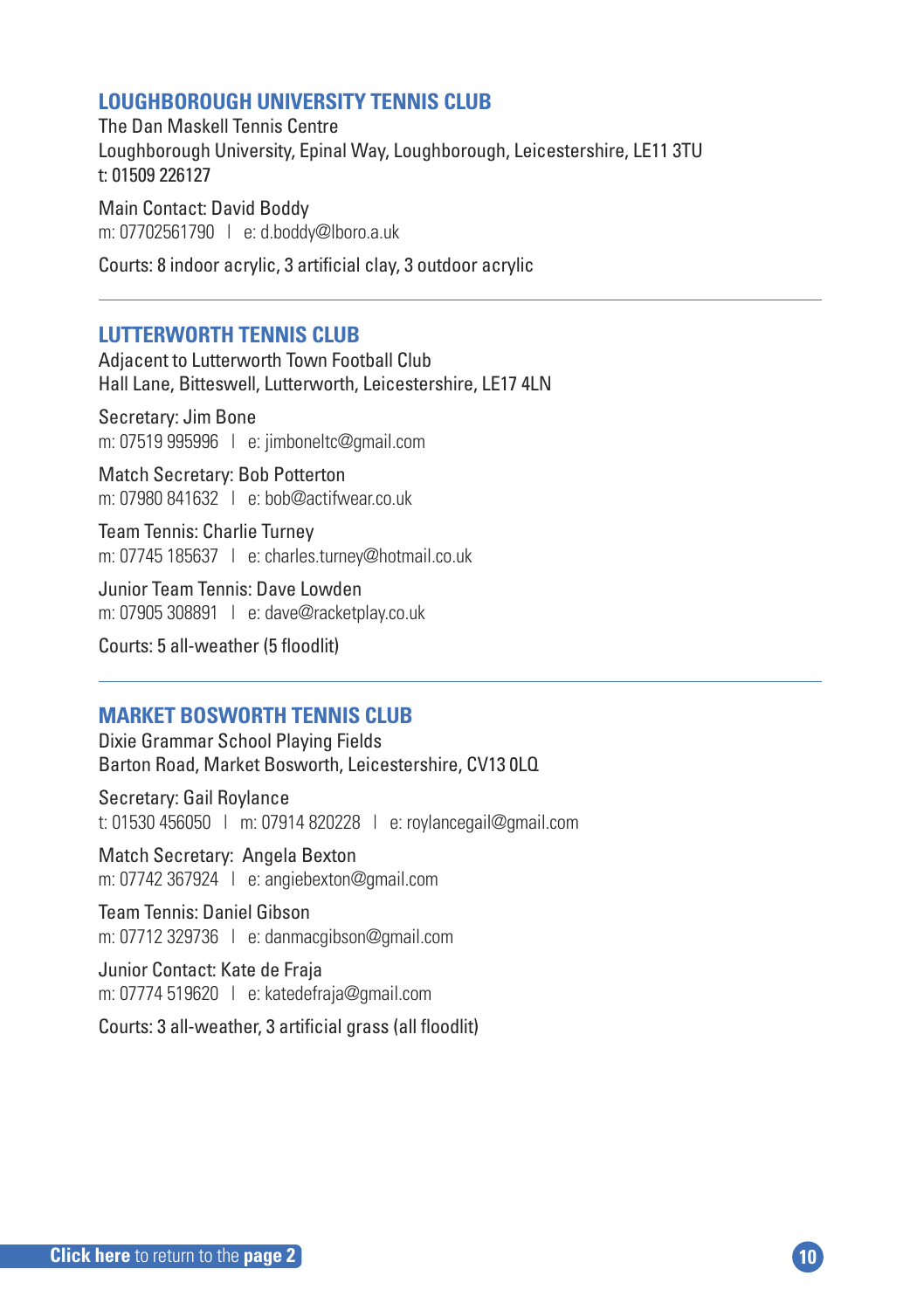#### <span id="page-10-0"></span>**MARKET HARBOROUGH LAWN TENNIS CLUB**

Recreation Ground, Station Road, Great Bowden, Market Harborough, Leics, LE16 7HL

Secretary: Joan Barrett t: 01604 781402 | m: 07796 287533 | e: joan@joanbarrett.plus.com

Match Secretary and Team Tennis: Carol Krone m: 07792 173810 | e: matchsec.mhtc@gmail.com

Junior Contact: Phil Harris m: 07740 348335 | e: coach@tennisteacher.co.uk

Courts: 4 all-weather (3 floodlit)

#### **MEDBOURNE TENNIS CLUB**

Medbourne Sports Club, Hallaton Road, Medbourne, Leicestershire, LE16 8DR

Secretary: Helen Bradshaw t: 01536 770029 | m: 07985 203576 | e: hsbradshaw@hotmail.com

Match Secretary: Helen Liggins t: 01572 737433 | m: 07931929158 | e: ligginshelen@gmail.com

Junior Contact: Richard Garner m: TBA | e: richarddavid.garner@googlemail.com

Courts: 3 all-weather (3 floodlit)

#### **MELTON MOWBRAY TENNIS CLUB**

Melton Sports Village, Burton Road, Melton Mowbray, Leicestershire, LE13 1DR

Main Contact and Match Secretary: Brent Horobin m: 07903 046086 | e: brent horobin@btinternet.com

Team Tennis: Justin Horobin m: 07973 866006 | e: justin.bully@hotmail.co.uk

Courts: 4 hard (all floodlit)

#### **NEWTOWN LINFORD TENNIS CLUB**

Junction of Main Street and Groby Lane, Newtown Linford, Leicestershire, LE6 0AD

Main Contact: Paul Scrine m: 07774 321135 | e: pscrine@hotmail.com

Match Secretary: Ian Schofield t: 01509 415044 | m: 07961 338668 | e: ianschofield101@hotmail.com

Junior Contact: Stephen Dovey m: 07792 339828 | e: stephendovey1@outlook.com

Courts: 2 hard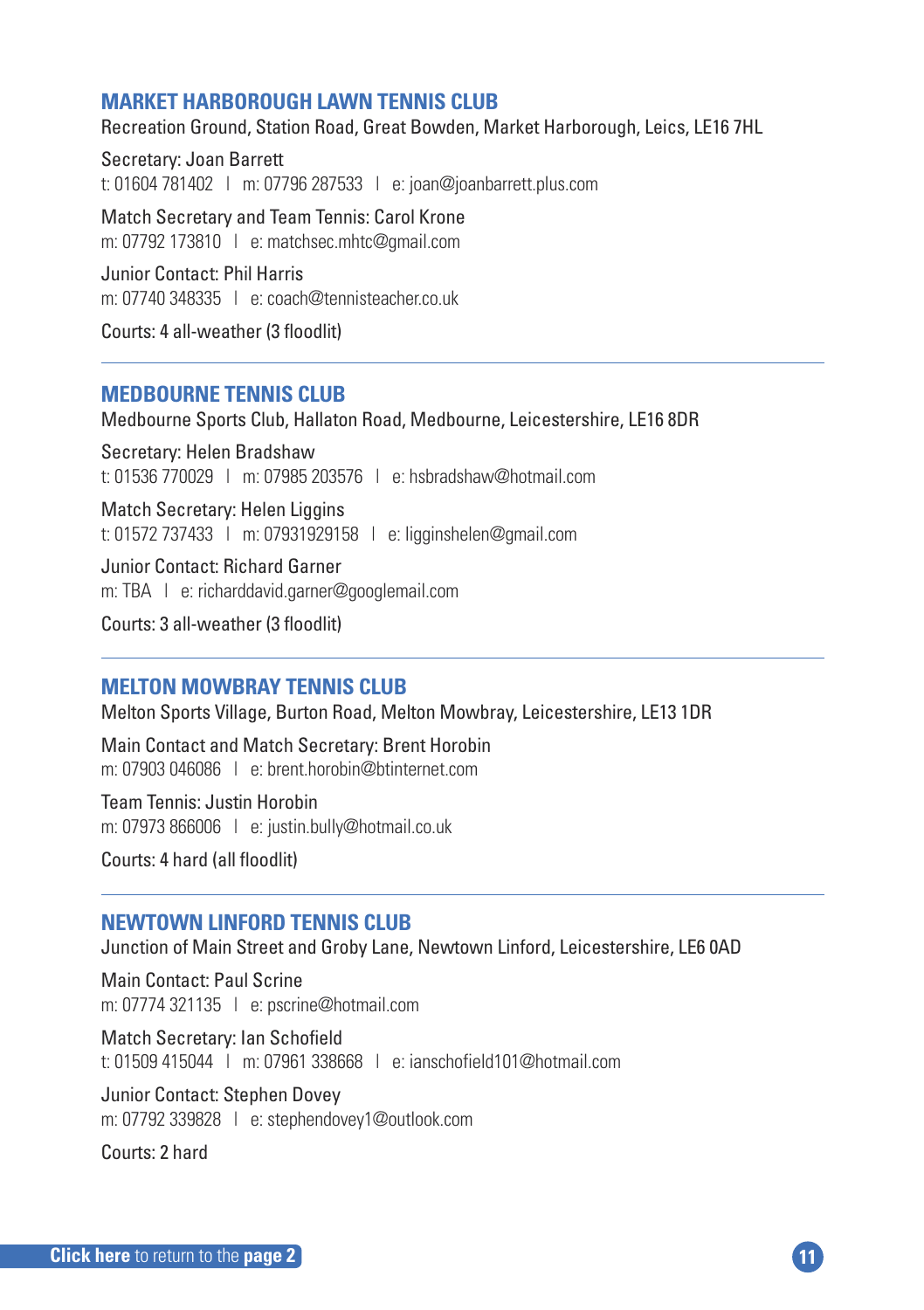#### <span id="page-11-0"></span>**OADBY (GRANVILLE) TENNIS & SOCIAL CLUB**

Adjacent to Leicester Racecourse: Leicester Road, Oadby, Leicestershire, LE2 4AB t: 0116 2712889

Secretary: Sue Lester t: 0116 2709065 | m: 07708 883147 | e: info@oadbytennis.co.uk

Match Secretary: Niall Bruce m: 07955 361525 | e: niall\_bruce\_1@hotmail.com

Team Tennis - Men: Ben O'Connor-Minski m: 07723 331777  $\perp$  e: ben.minski@icloud.com

Team Tennis - Ladies: Rosie O'Connor-Minski m: 07724 586527 | e: rosie\_312@hotmail.com

Junior Match Secretary and Organiser: George Milne t: 0116 2883815 | m: 07872 348421 | e: geomilne@btinternet.com

Courts: 3 artificial grass (all floodlit), 3 artificial clay (all floodlit)

#### **OAKHAM TENNIS CLUB**

The Vale, off Cricket Lawns, off Uppingham Road, Oakham, LE15 6JQ

Main Contact and Match Secretary: Jane Gilmore t: 01572 737324 | m: 07811 760709 | e:janegilmore7@gmail.com

Junior Organiser: Dan Potter m: 07834 470940 | e: djpotter2@hotmail.com

Courts: 4 all-weather (3 floodlit)

#### **OAKS AND DISTRICT TENNIS CLUB**

Opposite The Oaks Church: Oaks Road, Oaks-in-Charnwood, Charley, Leics, LE12 9YD

Main Contact: Janet Giampalma t: 01509 507258 | m: 07588 102226 | e: giampalma@btinternet.com

Match Secretary: Liz Twitchell t: 01509 829709 | m: 07388 871925 | e: liz.twitchell@ntlworld.com

Junior Organisers: Christine Hallam and Helen Smallwood Christine | t: 01509 502538 Helen | m: 07535 016423

Courts: 3 hard (2 floodlit)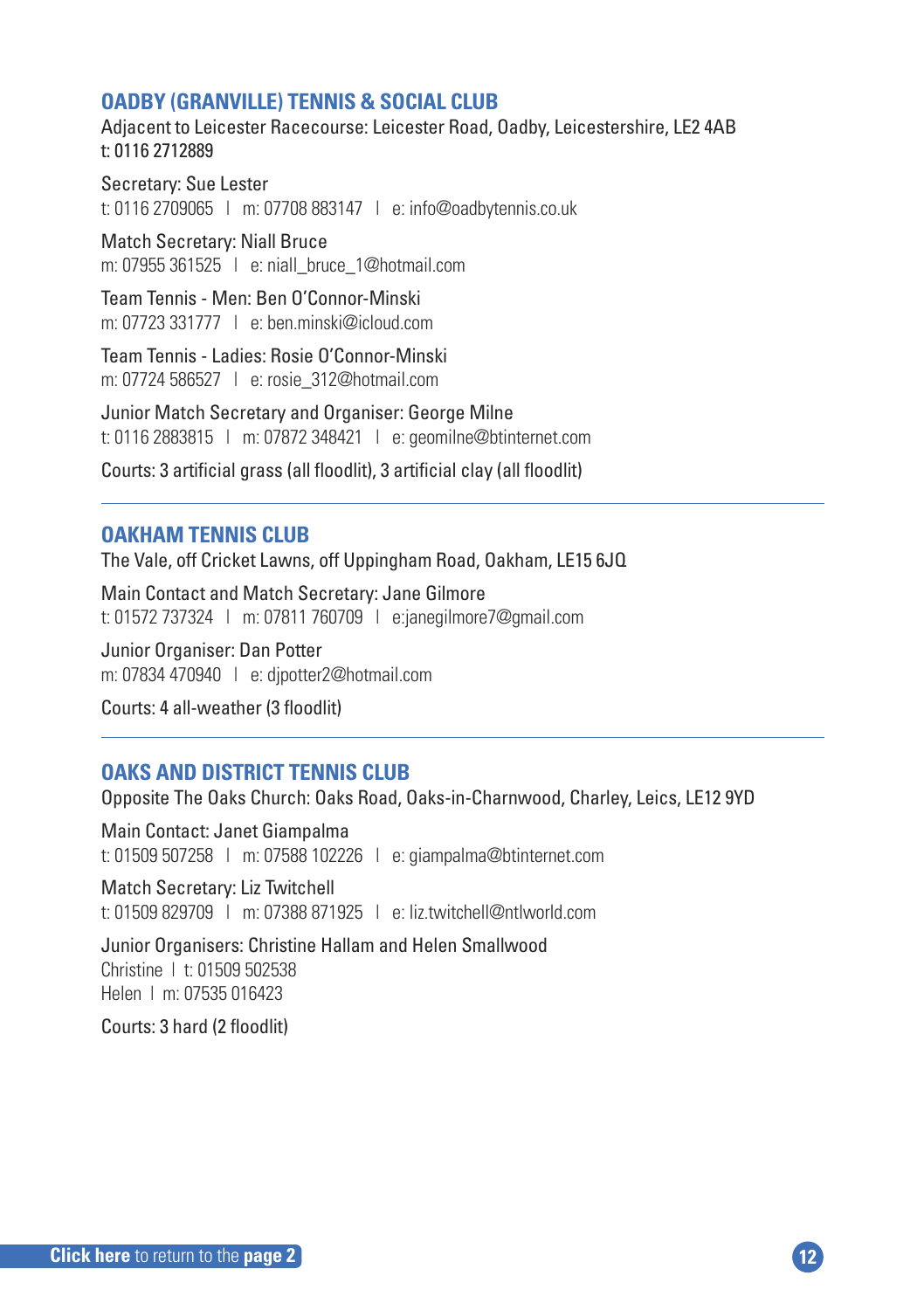#### <span id="page-12-0"></span>**ROTHLEY IVANHOE TENNIS CLUB**

At the rear of the Library: Mountsorrel Lane, Rothley, Leicestershire, LE7 7PS

Secretary: Rosemary Perkins m: 07786 117900 | e: rosieperkins@btinternet.com Match Secretary: John Mumford t: 0116 2375342 | m: 07941 281168 | e: johncmumford@gmail.com

Team Tennis - Men: Christopher Smith m: 07973 780360 | e: chrisj.smith1@me.com

Team Tennis - Ladies: Julia Bayley and Louise Christian Julia | m: 07775 645750 | e: juliabayley@hotmail.co.uk Louise | m: 07798 746769 | e: louisechristian@sky.com

Junior Match Secretary and Organiser: Tim Stanton m: 07929 335246 | e: tim@gsmleisure.co.uk

Courts: 6 all-weather (all floodlit)

#### **ROUNDHILL TENNIS CLUB**

Entrance between 24/26 Homeway Road, Leicester, LE5 5RJ | t: 0116 2736509

Secretary: Interim contact m: 07967 18998 | e: roundhilltennisclub@outlook.com

Match Secretary: Chris Rogers t: 0116 2702528 | m: 07835 260388 | e: cjprogers@talktalk.net

Junior Contact: Sajid Karim m: 07742 094642 | e: skkarim850@googlemail.com

Courts: 4 all-weather (4 floodlit)

#### **RUTLAND TENNIS ACADEMY**

Uppingham Community College, London Road, Uppingham, LE15 9TJ

Main Contact: Liz Mortley t: 01572 747739 | m: 0787 9468972 | e: liz mortley@btinternet.com / rutlandtennis@gmail.com

Match Secretary: Andy Gilgrist m: 07989 562517 | e: andy.gilgrist@icloud.com

Courts: 4 hard courts (all floodlit)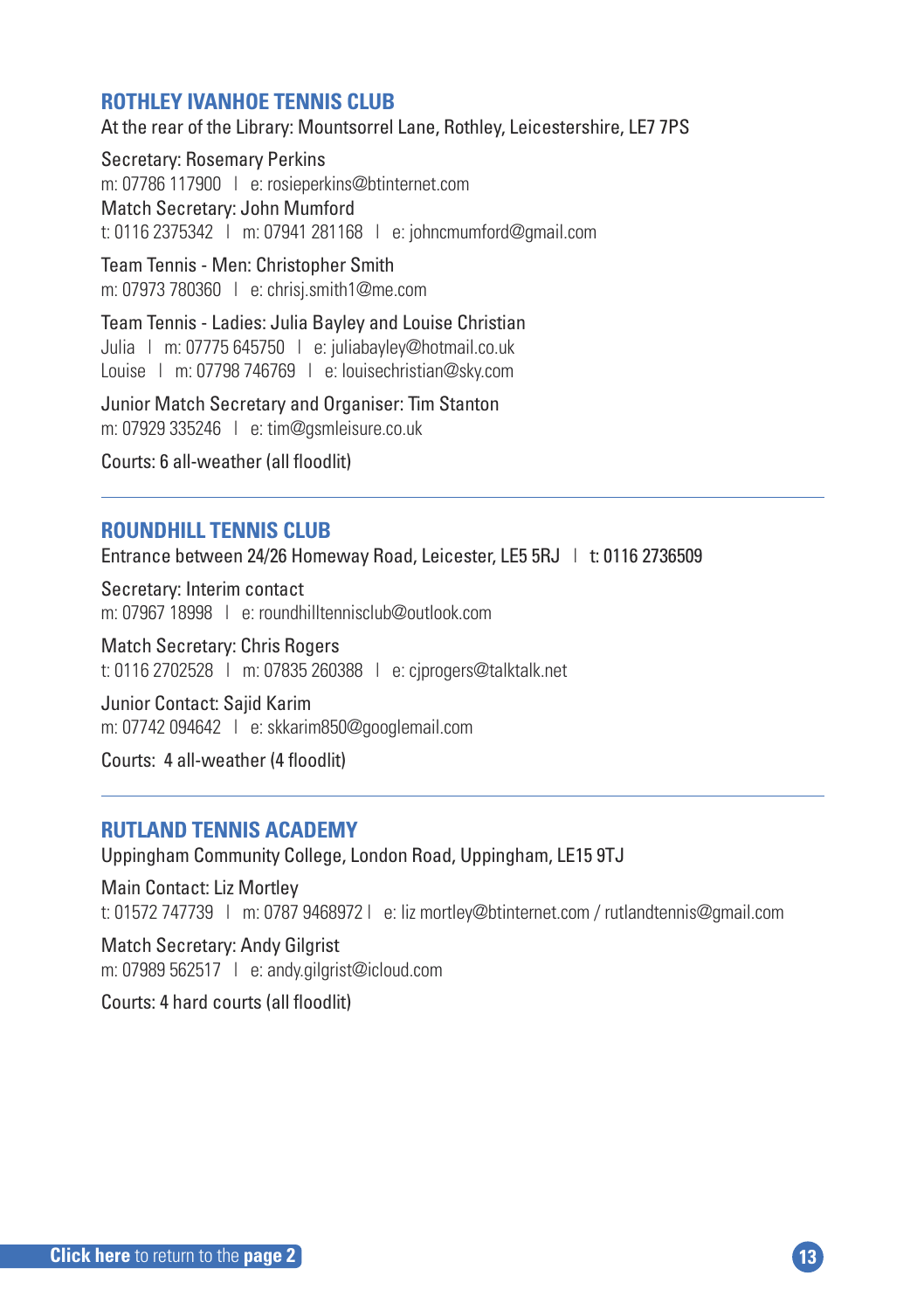#### <span id="page-13-0"></span>**SILEBY TENNIS CLUB**

Springfield Road off Collingwood Drive, Sileby, Loughborough, Leicestershire, LE12 7EE

Main Contact: Emily Gale m: 07791 709993 | e: silebytennisclub@hotmail.com / emily\_peckover@yahoo.co.uk

Match Secretary: Alan Glover t: 01509 814309 | m: 07989 270981 | e: alanglover21@gmail.com

Courts: 4 all-weather

#### **STONEY STANTON TENNIS CLUB**

War Memorial Playing Fields, Carey Hill Road off Sapcote Road, Stoney Stanton, LE9 4TD

Secretary: Helen Depledge m: 07477 579969 | e: helendp@btinternet.com

Match Secretary: Mark Turner t: 01455 289384 | m: 07771 571534 | e: mark@turnerjordan.co.uk

Team Tennis (Men): Mark Corby m: 07854 465769 | e: markcorby1993@hotmail.co.uk

Junior Match Secretary and Organiser: Dan Cosgrove m: 07795 572411 | e: dan.cosgrove1@googlemail.com

Courts: 4 hard (3 floodlit)

#### **SUTTON BONINGTON AND DISTRICT TENNIS CLUB**

Affiliated to the LTA in Nottinghamshire Marlpit Hill, Sutton Bonington, Nottinghamshire, LE12 5PG

Secretary: Joanna Brownhill t: 01509 674660 | m: 07834 098436

Match Secretary: Rod Roulstone t: 01509 856592 | m: 07785 263152 | e: roulstones@hotmail.co.uk

Courts: 4 all-weather (4 floodlit)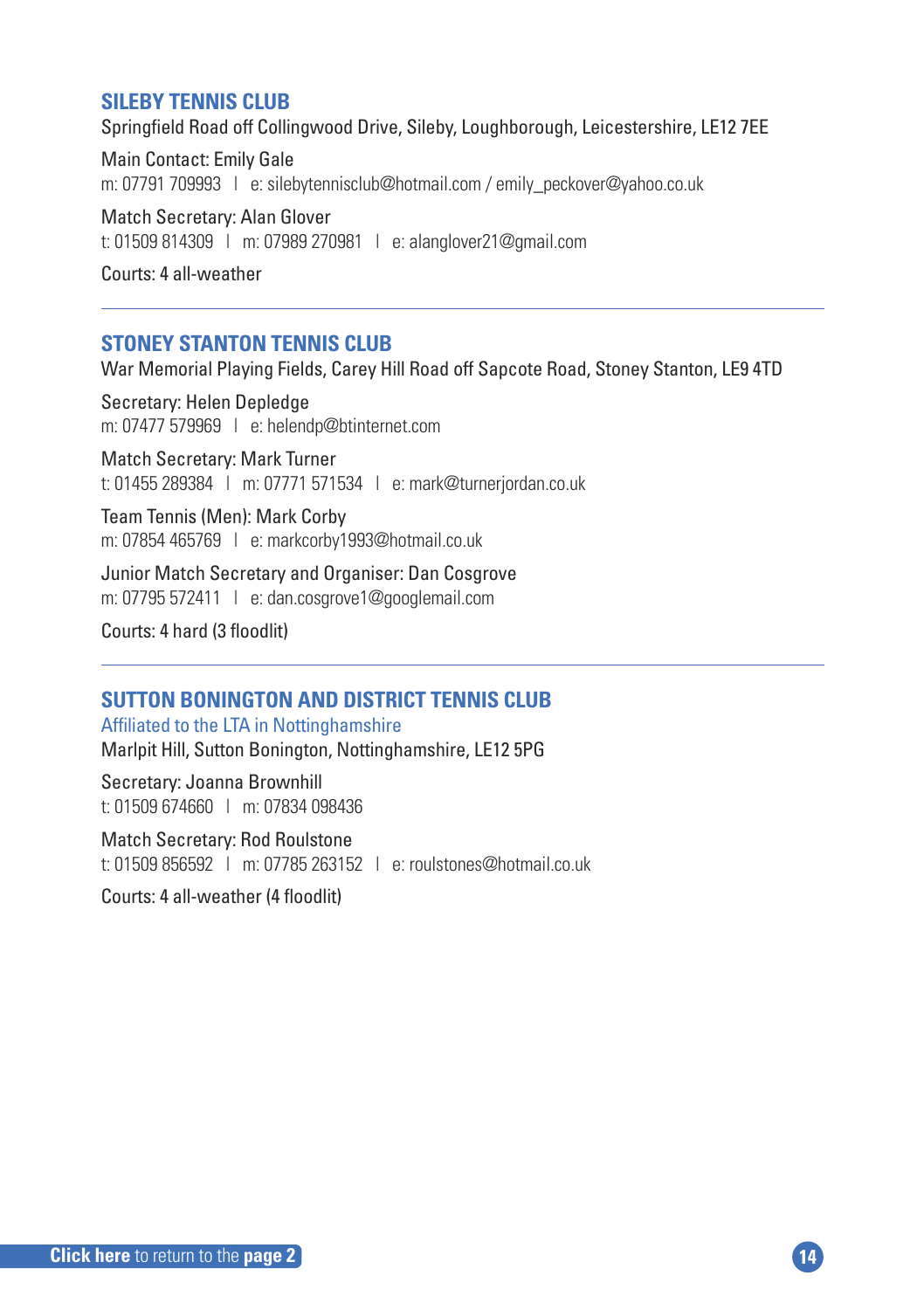#### <span id="page-14-0"></span>**SYSTON NORTHFIELDS TENNIS CLUB**

Northfields, Melton Road, Syston, Leicestershire, LE7 1HW

Secretary: Harriet Dixon m: 07581 268099 | e: harriet dixon@hotmail.co.uk

Match Secretary: Kate Stock m: 07738 733656 | e: catherinejstock@aol.com

Team Tennis - Men: Edd Whetton m: 07800 599057 | e: edwardwhetton@gmail.com

Team Tennis - Ladies: Harriet Dixon m: 07581 268099 | e: harriet dixon@hotmail.co.uk

Junior Team Tennis: Edd Whetton m: 07800 599057 | e: edwardwhetton@gmail.com

Courts: 4 artificial grass (4 floodlit)

#### **TILTON AND DISTRICT SPORTS CLUB**

The Mill House, Melton Road, Tilton on the Hill, Leicestershire, LE7 9LG

Main Contact: Edward Davis t: 01162597242 | e: tilton242@yahoo.com

Courts: 1 hard (1 floodlit)

#### **UNIVERSITY OF LEICESTER TENNIS CLUB**

Field House, 40 Manor Road, Oadby, Leicestershire, LE2 2LL | t: 0116 2719144

Men's Match Contact: Branden Sampson e: bs226@student.le.ac.uk

Ladies' Match Contact: Megan Riley e: mr392@student.le.ac.uk

Veterans / Seniors Match Contact: Sandhu Hardip e: hard1969@hotmail.com

Courts: 3 artificial grass (3 floodlit), 8 hard

#### **UPPER BROUGHTON TENNIS CLUB**

Affiliated to the LTA in Nottinghamshire

The Pavilion, Station Road, Upper Broughton, Melton Mowbray, LE14 3BQ

Men's Match Secretary: Chris Harber m: 07879 695914 | e: chrisharber@doctors.org.uk

Ladies' Match Secretary: Dawn Batty m: 07783 947821 | e: dawnbatty@lestercast.co.uk

Courts: 2 astro turf (2 floodlit)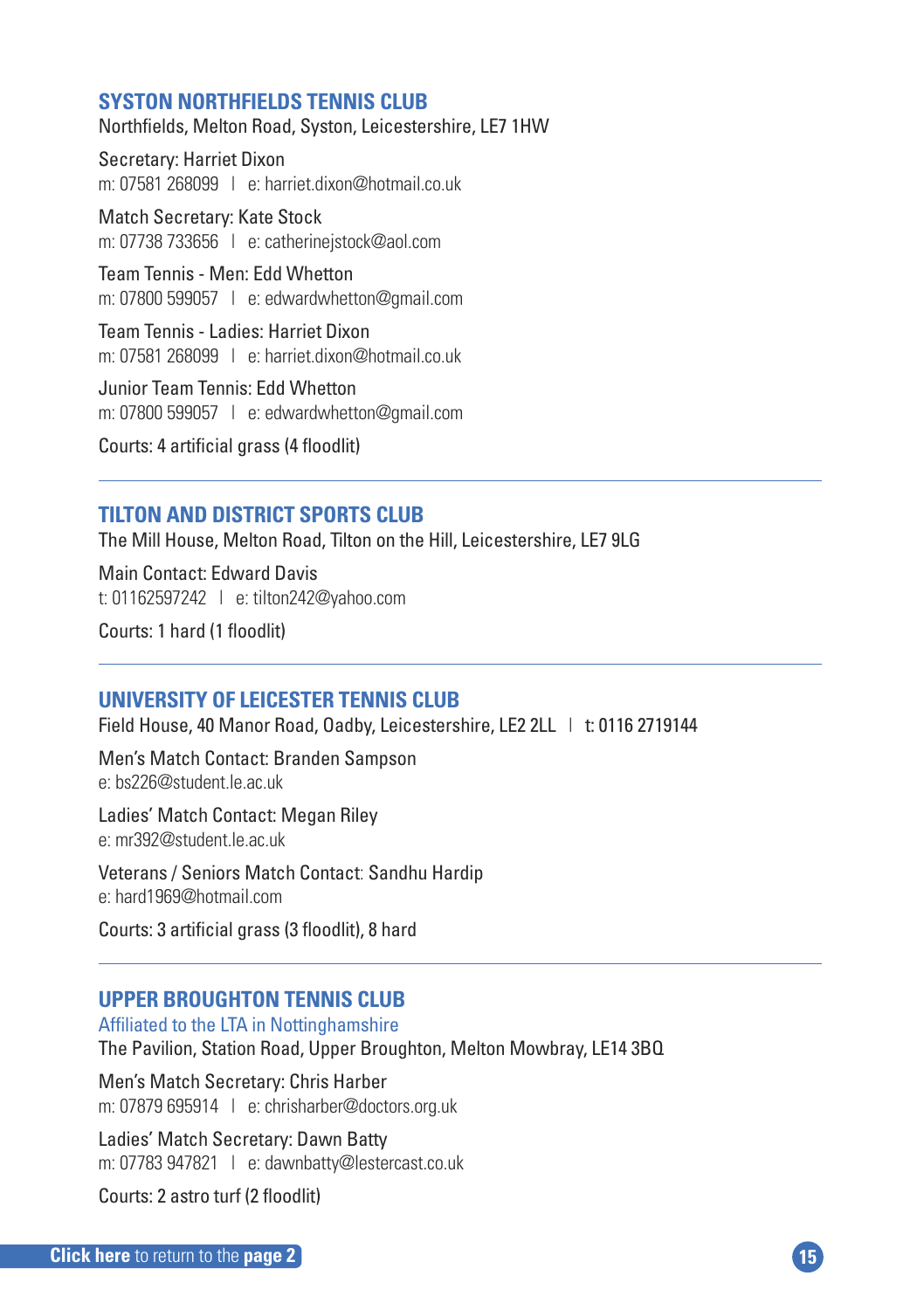#### <span id="page-15-0"></span>**VICTORIA TENNIS CLUB**

Park Lane, entrance between 3/5 Holmfield Avenue, Stoneygate, Leicester LE2 2BT t: 0116 2702896

Secretary: Gary Petersen m: 07977 785725 | e: foxeschamps2016@gmail.com

Match Secretary: Lucy Swain m: 07950 690557 | e: lucyswain@btinternet.com

Junior Organiser: Jon Siddon m: 07843 254318 | e: jonsiddontennis@gmail.com

Courts: 3 all-weather (3 floodlit) 2 artificial clay (2 floodlit)

#### **WELLAND PARK TENNIS CLUB**

Welland Park Road, Market Harborough, Leicestershire, LE16 9DR

Main Contact: Christelle Mode m: 07788 594836 | e: christellemode@yahoo.co.uk

Match Secretary: David Taylor m: 07969 481822 | e: david.taylor@barsquared.co.uk

Courts: 5 all-weather (3 floodlit)

#### **WESTFIELDS TENNIS CLUB**

21A Eastfield Road, off Hinckley Road, Leicester, LE3 6FE

Secretary: Gina Ward m: 07710 499158 | e: ginaw211@hotmail.com

Match Secretary: Rubina Litt m: 07753 202750 | e: rubinalitt@hotmail.com

Junior Match Secretary and Organiser: Rubina Litt m: 07753 202750 | e: rubinalitt@hotmail.com

Courts: 4 artificial grass (3 floodlit)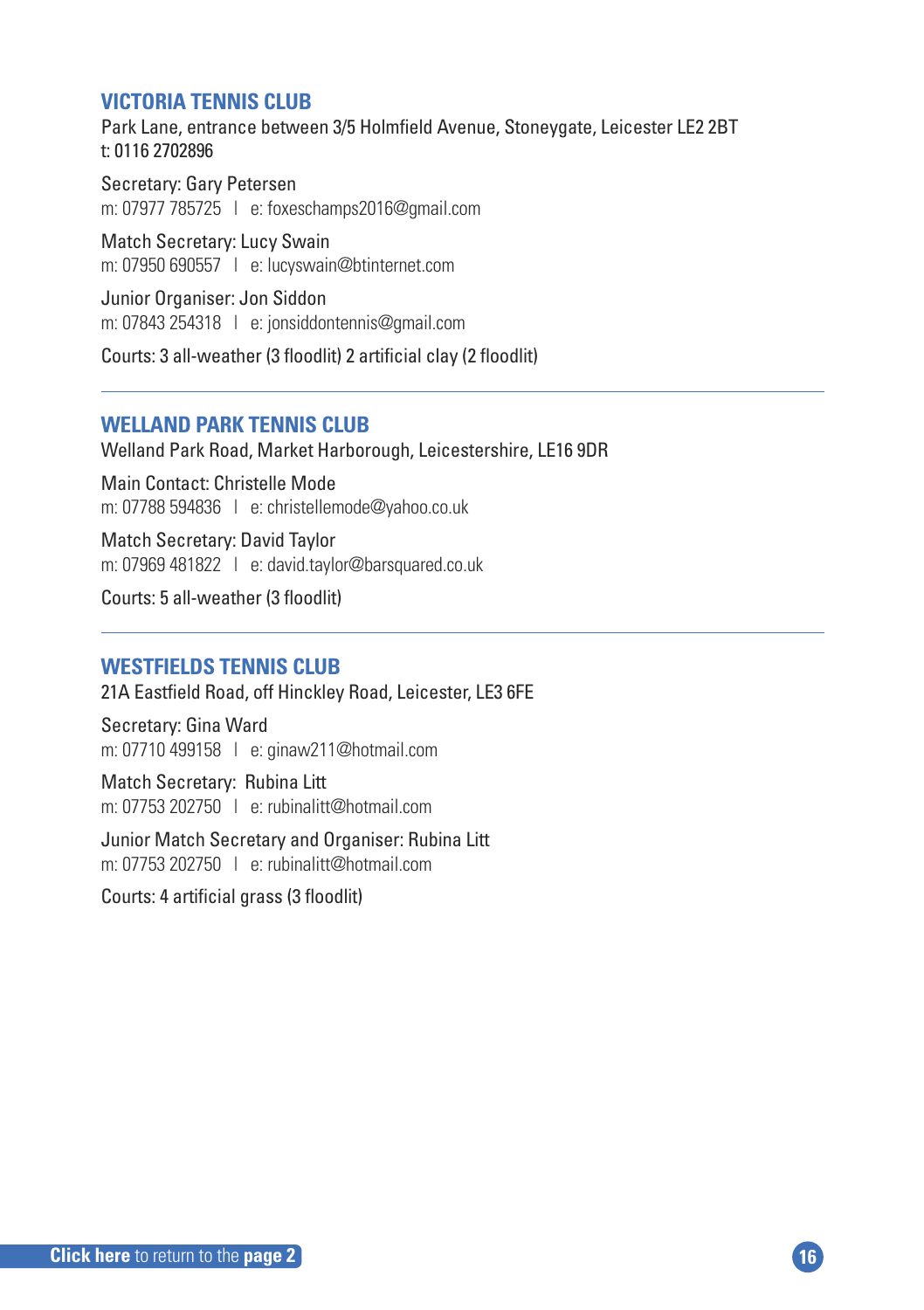#### <span id="page-16-0"></span>**WIGSTON TENNIS CLUB**

Horsewell Lane, Wigston, Leicestershire, LE18 2HQ

Secretary: Rob Blockley m: 07972 017073 | e: robcharles1966@gmail.com

Match Secretary: Ann Halford t: 0116 2713822 | e: ann.halford@btinternet.com

Team Tennis: Rob Blockley m: 07972 017073 | e: robcharles1966@gmail.com

Junior Contact: George Bull m: 07933 181284 | e:georgebulltennis@gmail.com

Courts: 4 artificial grass (2 floodlit)

*Tennis Leicestershire Limited cannot guarantee the accuracy of the information given in respect of the Affiliated Clubs at the time of creating this document.*

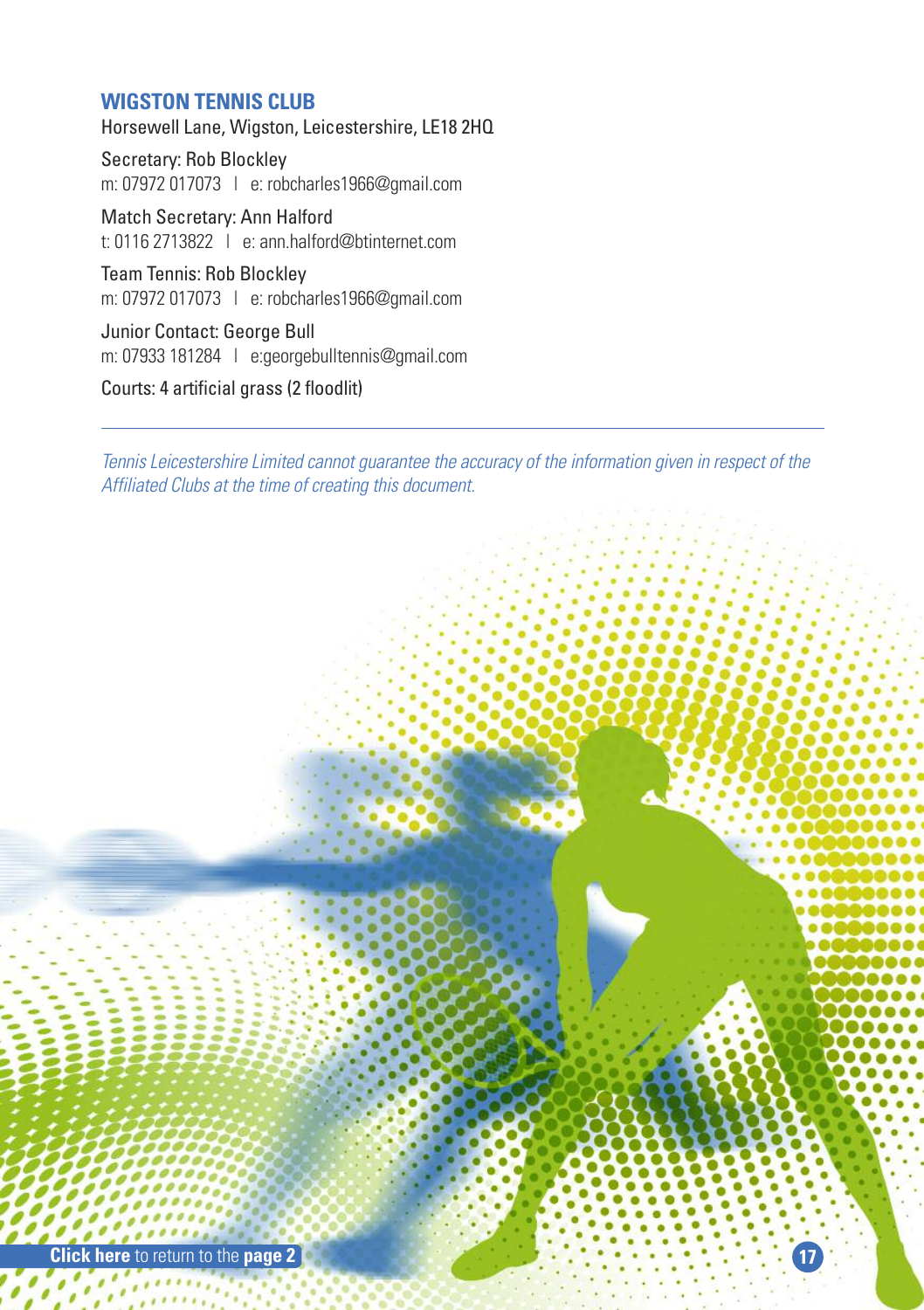### <span id="page-17-0"></span>**TENNIS LEICESTERSHIRE COMPETITIONS COMMITTEE CAPTAINS GUIDE**

#### **Pre Match Day**

Your match secretary will have arranged all your fixtures and passed them on to you possibly with contact numbers for captains or match secretaries for opponents. You don't need to reconfirm fixtures. If the weather forecast is poor you may want to make contact in good time to make arrangements to postpone if needed. It is the responsibility of the HOME team to call off a match for poor weather in good time to avoid unnecessary travel for all players, bearing in mind the distance to be travelled by the away team.

Poor weather is the only reason for a match to be postponed once a fixture is agreed. If a full team isn't available you should take two or even one pair to avoid conceding and collecting an 11 point penalty (10 points in winter, seniors and superseniors).

For away fixtures it is courteous to inform the opposition if any players are not staying for post match hospitality. It is expected that some form of meal is offered after midweek evening matches by the home team. This should be at least sandwiches and a drink but many clubs provide a hot meal. Weekend and midweek daytime fixtures tend to only have a drink and a biscuit or cake mainly.

#### **Safeguarding**

As part of your responsibilities you need to be mindful of the safeguarding of junior players (18 and under) and vulnerable adults, playing in your teams.

If transport to and from a match is arranged in an official capacity, ie through the club, the following rules apply:

- Parents are informed of the destination, reason for the journey and who the driver will be.
- Parents return to the venue a completed Consent and Emergency Contact Form and the driver should have a copy of this with them on the journey in case of emergencies, template attached at the end of this document: Click **[HERE](#page-35-0)** to go to the form | Click **HERE** for LTA information
- There are two adults in the car, seated in the front of the car.
- Children are seated in the back of the vehicle at all times.
- If the children are a mixture of female and male, where possible, the two adults should also be male and female.
- There is an established procedure in the event of a breakdown/emergency.
- The driver has a valid UK driving licence, satisfactory DBS check, correct insurance, MOT certificate and complies with laws on the use of seatbelts.

If the arrangements are made privately between parents, then the club has no responsibility. Good practice would be for all team captains to be DBS checked as a volunteer, current cost is £8 Click **HERE** to find out more

#### **Use of Social Media**

If captains are using WhatsApp or other social media platforms to arrange matches, the parents of juniors involved must be invited to join the WhatsApp group. The captain, or the person who created the group, has overall responsibility for the content of the messages and anyone posting inappropriate comments must be removed from the group and their comments deleted.

If match reports with photographs are posted on the club's web page or on social media, permission must be given by the parent and only the first name of the junior should be used.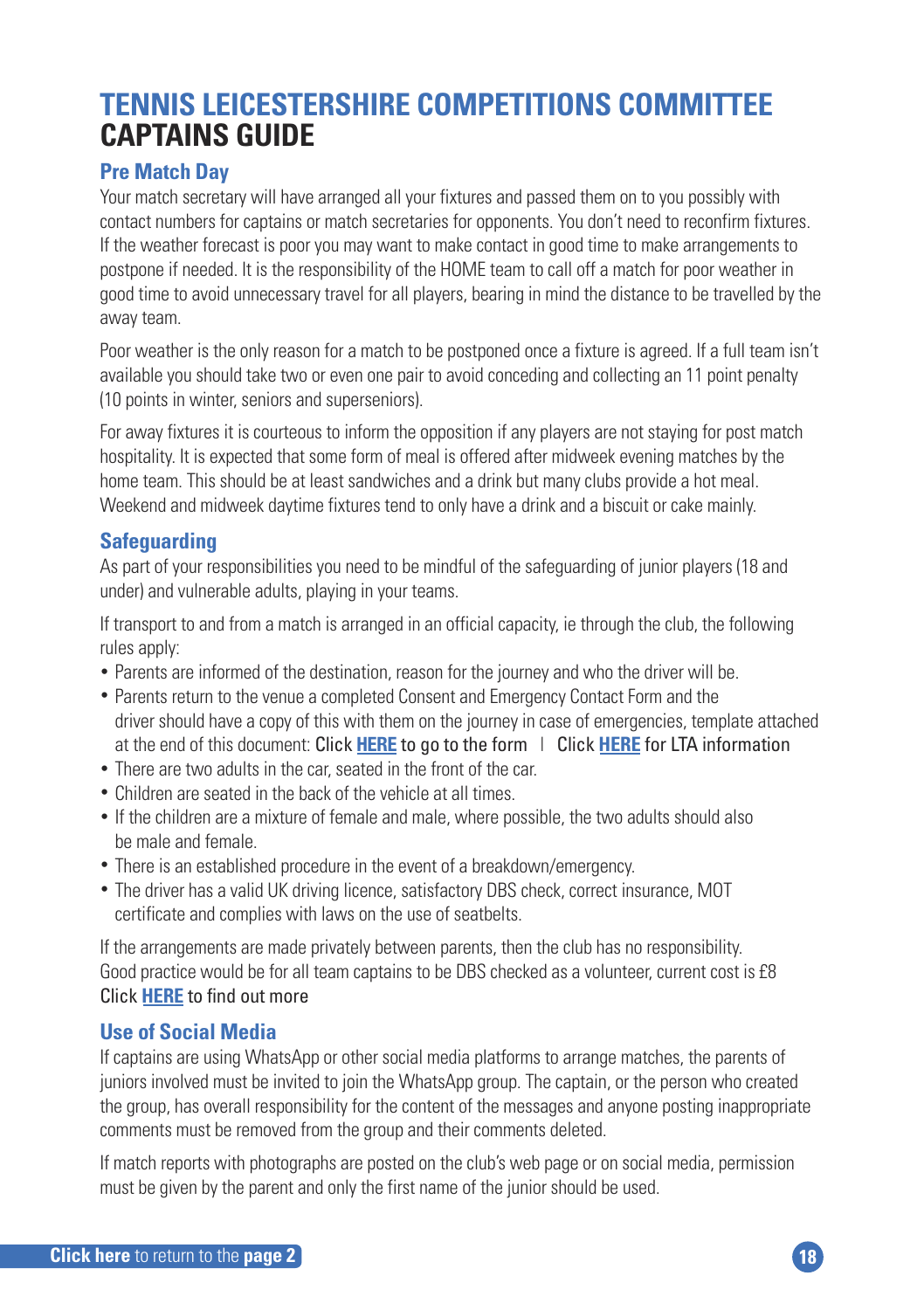### **TENNIS LEICESTERSHIRE COMPETITIONS COMMITTEE CAPTAINS GUIDE: MATCH DAY**

#### **Pre Match and Match Hosting**

**•** Both teams should arrive in good time before the agreed start time.

**•** Complete the scorecard with player names and BTM numbers (spellings of names should be checked for accuracy and the same as on the player database).

**•** Before the start of the match the home captain should advise the visiting captain of any time the lights go out or any other restriction on the playing time of the match so appropriate adjustments can be made.

- The home captain should inform the away team of arrangements for hospitality after the match. It is expected that players from both teams should stay for the after match refreshments if at all possible. The away team captain should inform the home team if any players are not staying after the match, ideally the day before the match at the latest.
- It is the responsibility of the home team to ensure the courts are prepared for the match...
	- Swept if necessary Nets correctly adjusted Scoreboards prepared (where available
	- New balls are available
- The home captain should allocate courts for the first round of matches and supply the match balls (away team stay on same courts throughout).
- The warm up should be between the pairs playing the first round and should be no more than 5 minutes. The match should start at the agreed time after the warm ups. See rule 2.7 for what to do if there is a late start.
- At the end of each round it is recommended that scores are entered on the scorecard with all players present to avoid mistakes.
- The second and third rounds should be played as soon as possible after the conclusion of the previous round and any further warm up kept to a minimum and not more than 5 minutes.
- If play is suspended after a match has started because of bad weather the two captains need to decide on whether play can resume and whether sets need to be shortened (last round only) or if play is to be abandoned. If two rounds have been completed (summer league) scores need to be recorded as the match will need to be played to a finish. This also applies if a match can't be completed because of a lack of light (natural or artificial). The home club has the final responsibility on deciding the safety of the playing surface but should bear in mind their potential liability as a club in the event of accident or injury to any participant.

**•** The home club has responsibility for the behaviour of any spectators who should not interfere in the match at any time or comment on line calls or the score or any other matter that is the responsibility of the players on court. See 'Code of Conduct'

#### **Post Match**

At the end of the match both captains should agree the scores are correct before signing the scorecard. It is advisable that both teams keep a copy of the scorecard in case of any dispute.

Host the post match meal • Complete the scorecard • Collect match fees from your players if required etc • Complete the online result entry within 7 days of the match (or you get locked out and point penalties accrue).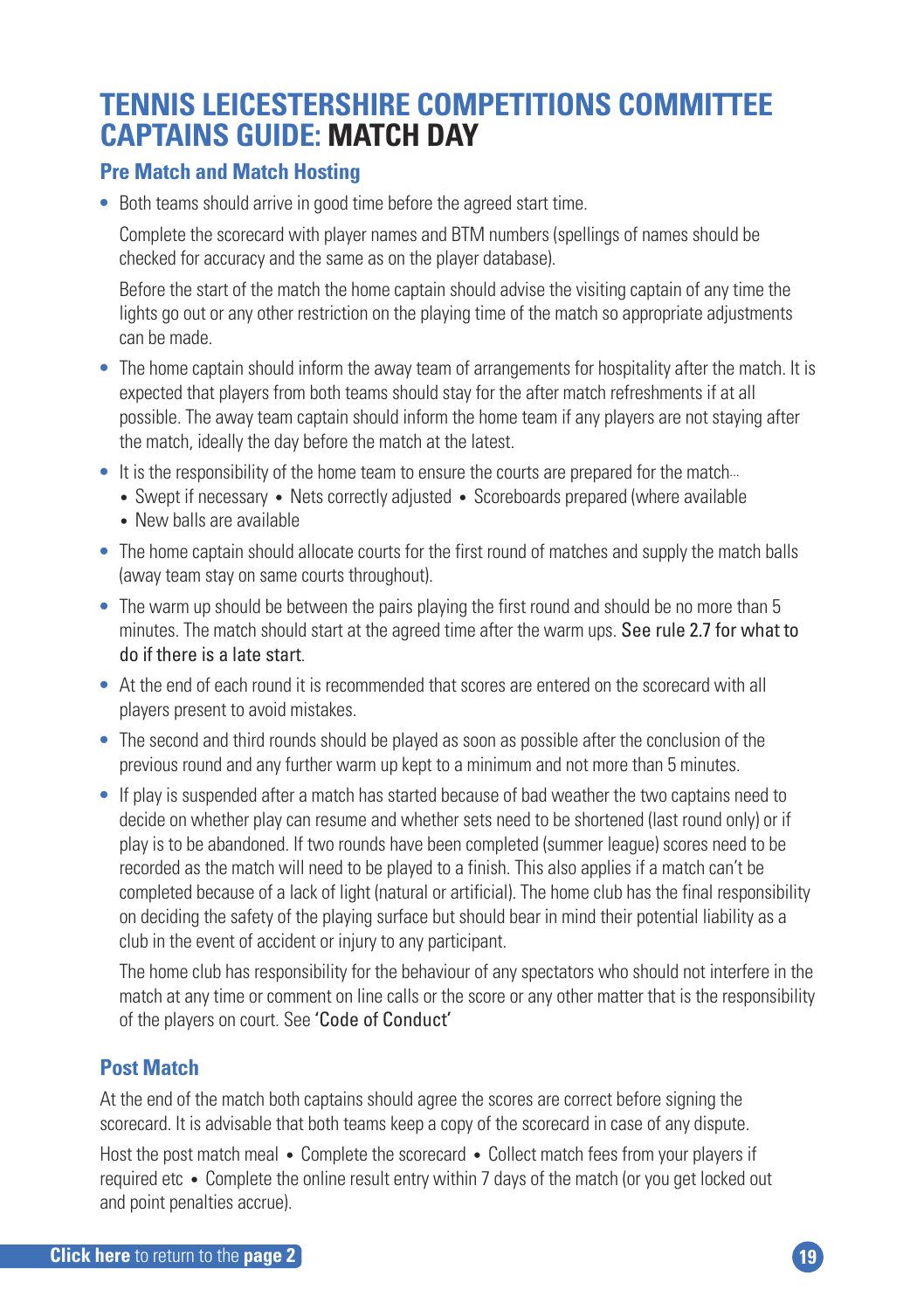### **TENNIS LEICESTERSHIRE COMPETITIONS COMMITTEE CAPTAINS GUIDE: CODE OF CONDUCT**

Tennis Leicestershire wholly adopts the LTA Fair Play Policy which should be displayed by all clubs. Fair Play is an essential value in tennis. We are committed to ensuring that tennis is played in a fair, open and inclusive nature at all levels.

Just as relevant in a fun game with friends as it is in a Grand Slam or major tennis tournament, Fair Play includes...

- Good sportsmanship, honesty and respect whether you win or lose
- Learning to challenge yourself and improve social skill
- Taking responsibility for your actions, calling scores and lines clearly and fairly even if it costs you the point
- Learning and following the rules and being a role model to younger people
- Enjoyment of the sport

It is important for everyone to uphold Fair Play both on and off court whether it be players, parents, coaches, officials or volunteers.

In addition, Tennis Leicestershire expects clubs, and match captains, to ensure that all spectators (including players in the match) do not comment or in any other way become involved in events on a match court and are mindful of their safeguarding responsibilities to juniors who may be spectating or playing. This includes (but is not exhaustive)...

- Commenting on line calls made by players on court
- Attempting to correct calls
- Attempting to correct scores (unless asked by the players on court)
- Correcting the application of the rules of tennis (unless asked by the players on court)

Before any matter is escalated to the Competitions Committee for comment it would be expected that this matter has been previously attempted to be resolved amicably by the respective captains or club officials prior to referral and that this has been documented for review.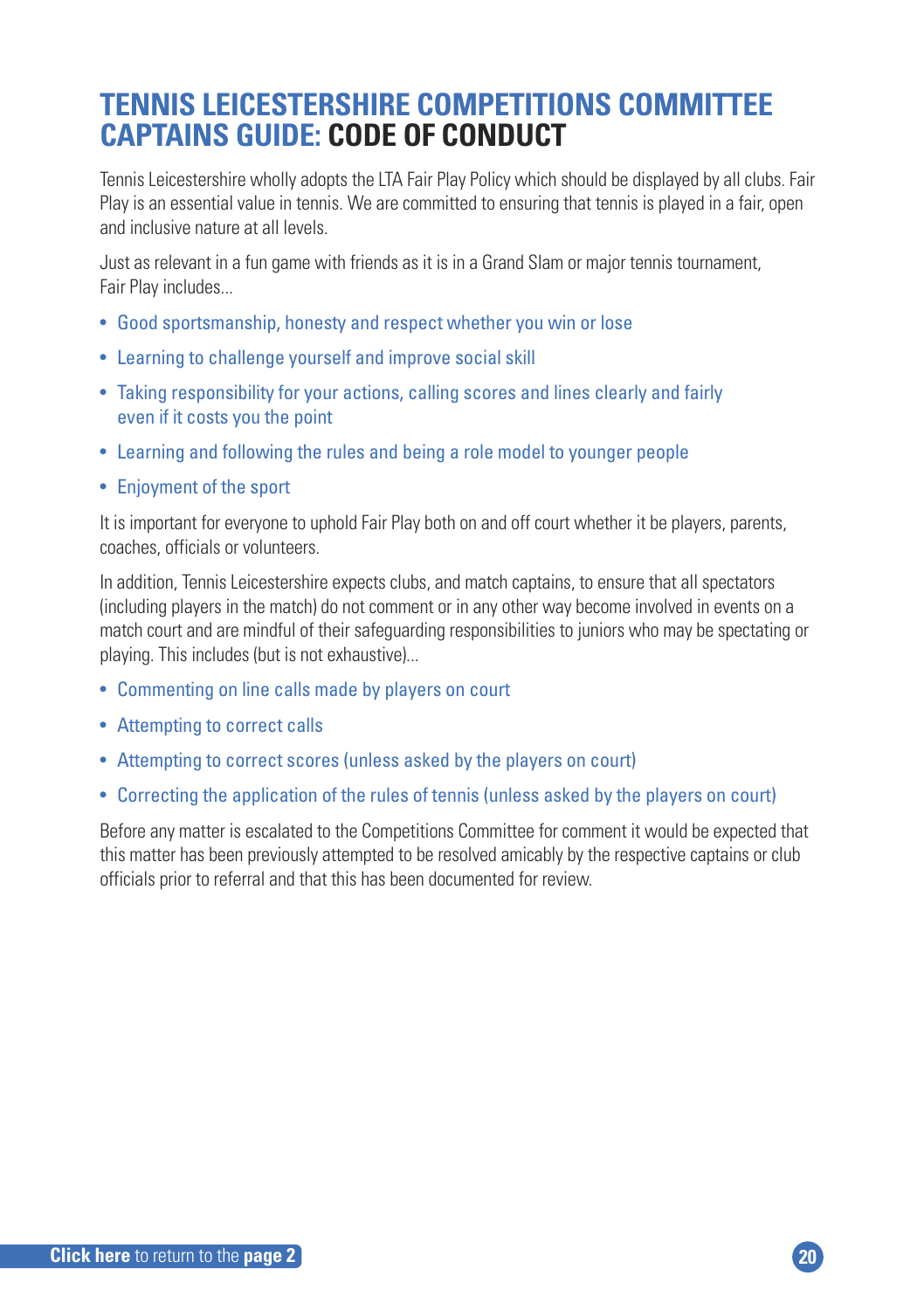### <span id="page-20-0"></span>**MANAGEMENT AND RULES FOR LEAGUES AND CUPS**

THE MANAGEMENT OF ALL COMPETITIONS SHALL BE ENTRUSTED TO THE DIRECTOR OF TENNIS LEICESTERSHIRE LIMITED (TLL)

### **1: GENERAL REGULATIONS FOR ALL COUNTY COMPETITIONS**

- 1.1 Entries: The competitions are open to all Clubs affiliated to TLL.
- 1.2 Entrance fees: The entry fees will be as stipulated by the Directors of TLL.
- 1.3 Player Qualification A player will be qualified to represent a Club affiliated to TLL if he or she has been a bona fide member of that Club for at least 14 days prior to a match. A player who is a member of more than one Club may play for a different Club in any competition e.g. the Men's or Ladies' Doubles League, the Mixed Doubles League and the Sports Mercury Cup, but not for more than one Club in any one competition.
- 1.4 Match Expenses: The cost of the balls and other incidental expenses will be borne by the home Club. It is not a requirement for the home Club to provide some refreshments at the end of a match. (See separate Captains Guide circulated to all clubs).
- 1.5 Balls: A minimum of three new balls per court, of a make authorised and/or approved by TLL, will be provided by the home Club.
- 1.6 Composition of Teams: A Club is not bound to play the same team throughout the competitions, but no team changes can be made in a match after the start of play. If a match is postponed, or replayed in its entirety, the composition of the competing teams may be changed.
- 1.7 Team Selection Policy: Clubs must not unnecessarily select players for a team who are not representative of the usual standard of that team. Where a Club feels that they have been disadvantaged by such behaviour then they should seek redress under Regulation
- 1.8 Rulings: All questions of eligibility of competitors and interpretations of these Regulations in relation to the Competitions should be referred to the appropriate Competition Organiser, who will where necessary consult the Competitions Committee, whose decision will be final.
- 1.9 Disputes: Any allegation of a breach of these Regulations should be referred, in writing, to the appropriate Competition Organiser within 21 days of the matter coming to the attention of the complainant. The Competition Organiser will investigate the complaint and take such action as is deemed necessary, including referring the matter to the Competitions Committee, whose decision will be final. If the matter affects Clubs that have members on the Competitions C Committee then they will not be eligible to sit on that Committee when the matter is being considered.

#### *Continues*

**21**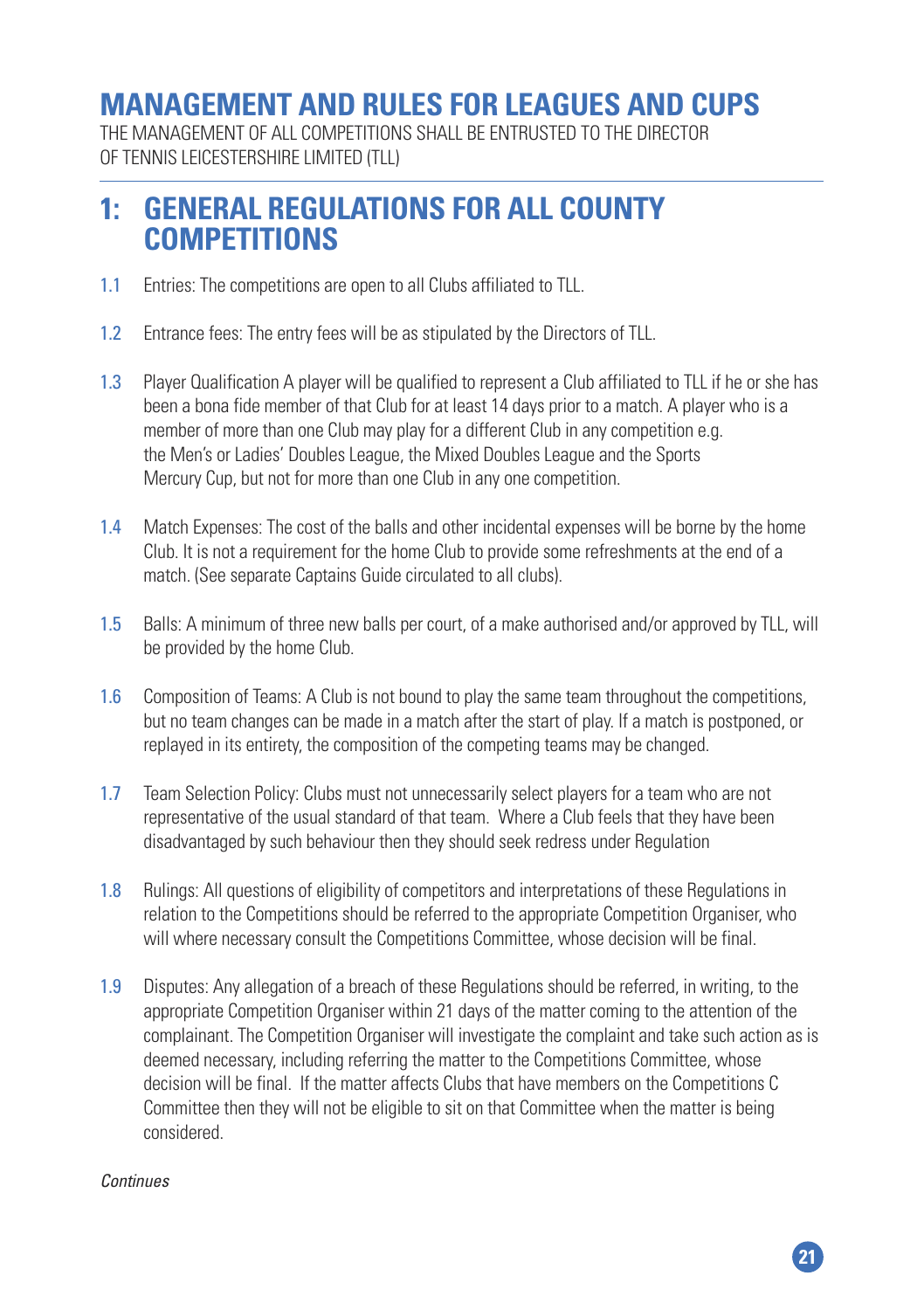1.10 Penalties: Any Club, team or player (acting with or without the knowledge and/or authority of their Club or team) who breaks any Regulation will be subject to investigation by the Competitions Committee for consideration and possible referral to the Complaints Committee. The following penalties will be available to the Competitions Committee or the Complaints Committee:

In the case of a Club:

 i) Expulsion from all or any competitions for a season or number of seasons; and/or ii) A fine not exceeding £500.

In the case of a team

i) Expulsion from all or any competitions for a season or number of seasons; and/or

- ii) Relegation from a Group; and/or
- iii) Deduction of League Points; and/or
- iv) A fine not exceeding £250.

In the case of a player:

 i) A ban from all or any competitions for a season or number of seasons; and/or ii) A ban from all or any competitions for a match or number of matches; and/or iii) A fine not exceeding £100.

 Furthermore, a player may also be barred from representing this County, or serving on any of its Committees, for such period as may be determined by the Complaints Committee.

- 1.11 Resignations: A Club may withdraw any team from a competition at any stage, subject to the Competition Committee's approval. However, if at a later stage they wish to be re.instated, they may be treated as a new team in accordance with the Regulations concerning that competition. That Club's remaining teams will be re-numbered accordingly at the start of the next season.
- 1.12 Use of Social Media: Players must not use social media to make comments about other players, teams or clubs that may bring Tennis Leicestershire, or the sport of tennis itself, into disrepute.

Rules reviewed 03/2022

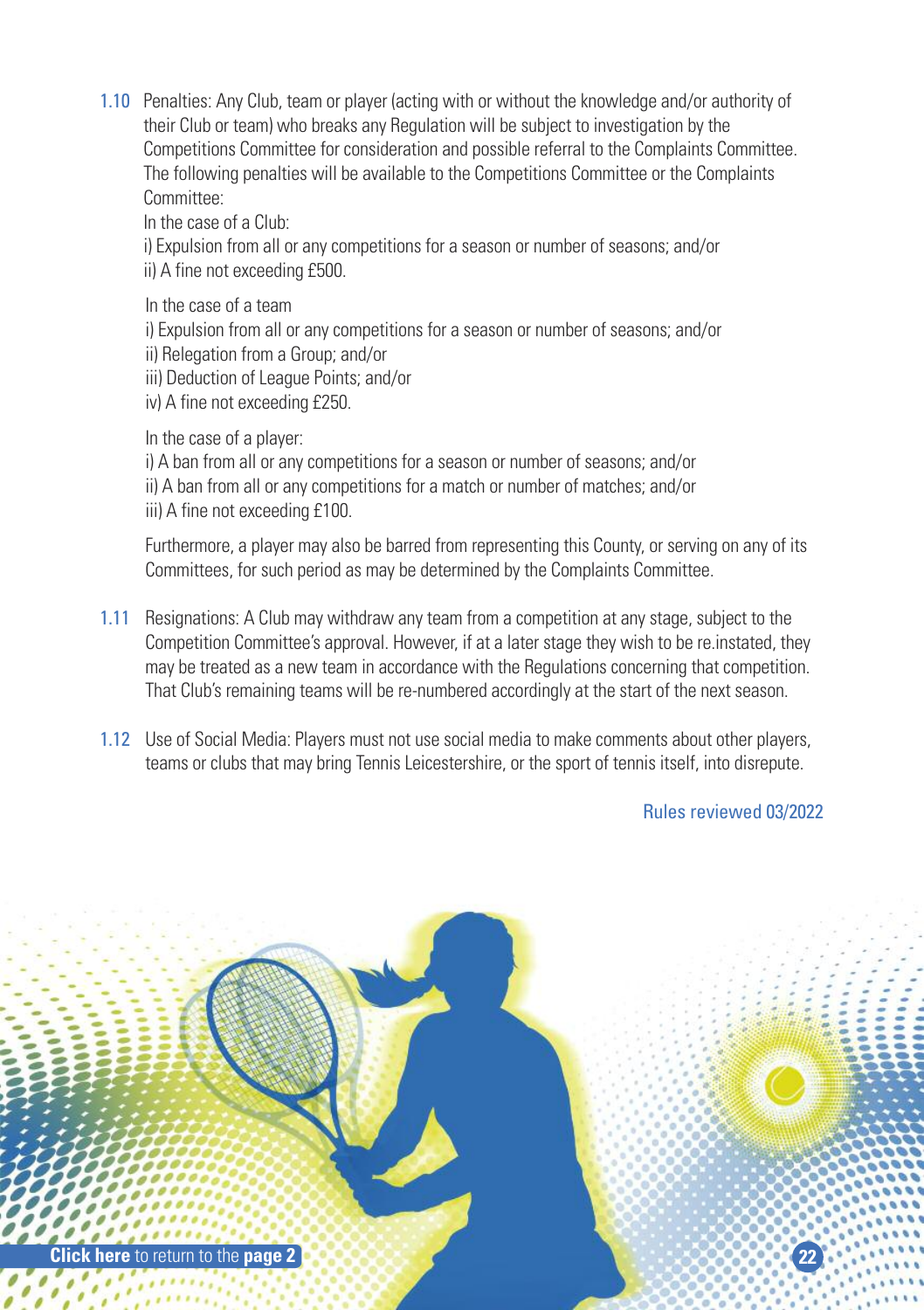### **2: MENS AND LADIES SUMMER DOUBLES LEAGUES**

#### 2.1 Structure

 These Leagues will be divided into Groups of ten teams, except for the Men's Premier Group, which will consist of six teams. Where the number of teams entered does not allow for this, the lowest Groups may consist of fewer than ten teams. There will be a Premier Group (Men's League only), and below that a Group 1, and below that a Group 2, and thereafter two equal Groups ('A' and 'B') for each level below Group 2. Where the number of teams entered does not allow for this, there may only be one Group at the lowest level. The Competitions Committee will at all times have the power to re-group a team or teams if such re-grouping may seem to be desirable, with or without consent from the team or teams. Where a vacancy occurs in a Group due to the resignation of a team, the Competitions Committee may replace it with another team from a lower Group or a new team entering for the first time. Any vacancy then created in a lower Group may be replaced on the same basis. Other than this, a team entering for the first time in a future year will be placed in the lowest Group.

#### 2.2 Teams

 A team will consist of six players. A Club may enter more than one team in these Leagues and they will be numbered in order of ability with one being the most able. A player who has played three times in the same season for a team or teams will be disqualified from playing for a lower ranked (i.e. higher numbered) team. It therefore follows that a player may play for any higher ranked (i.e. lower numbered) team or teams on two occasions and still play for their current team. Furthermore, every Club's first team, as well as every team in Group 2 or above, must name four regular players of that team who will not be allowed to play for a lower ranked (i.e. higher numbered) team. Clubs with only one team in a League need not comply. These names must be submitted to the League Administrator by 20th April. The opposition will be awarded all sets by a score of 8-0 against any player in breach of this Regulation.

#### 2.3 Team Format

 The team will be organised into three pairs, placed by the captain of the team (who may be playing or non-playing) in order of ability and they will be called the first, second and third pairs, with the first pair being the strongest.

#### 2.4 Playing Format

 A Round will consist of one Proset (first to 8 games, tie break at 7-7), except, where only two Courts are available for play, one regular set (tie break at 6-6) will be played. Additionally, when there is a possibility of bad light stopping play in Round 3, and both team captains agree, one regular set may be played. Where possible, the visiting team will remain on the same court throughout the match.

| Round 1             |      | Round 2 |      | Round 3 |               |
|---------------------|------|---------|------|---------|---------------|
| Home                | Away | Home    | Awav | Home    | Away          |
| 3 v 1               |      | 2<br>V  |      | V       |               |
| $1 \quad v \quad 2$ |      | 3 v 2   |      |         | v 2           |
| 2<br>$\mathsf{V}$   | - 3  | V       | - 3  | 3<br>V  | $\mathcal{L}$ |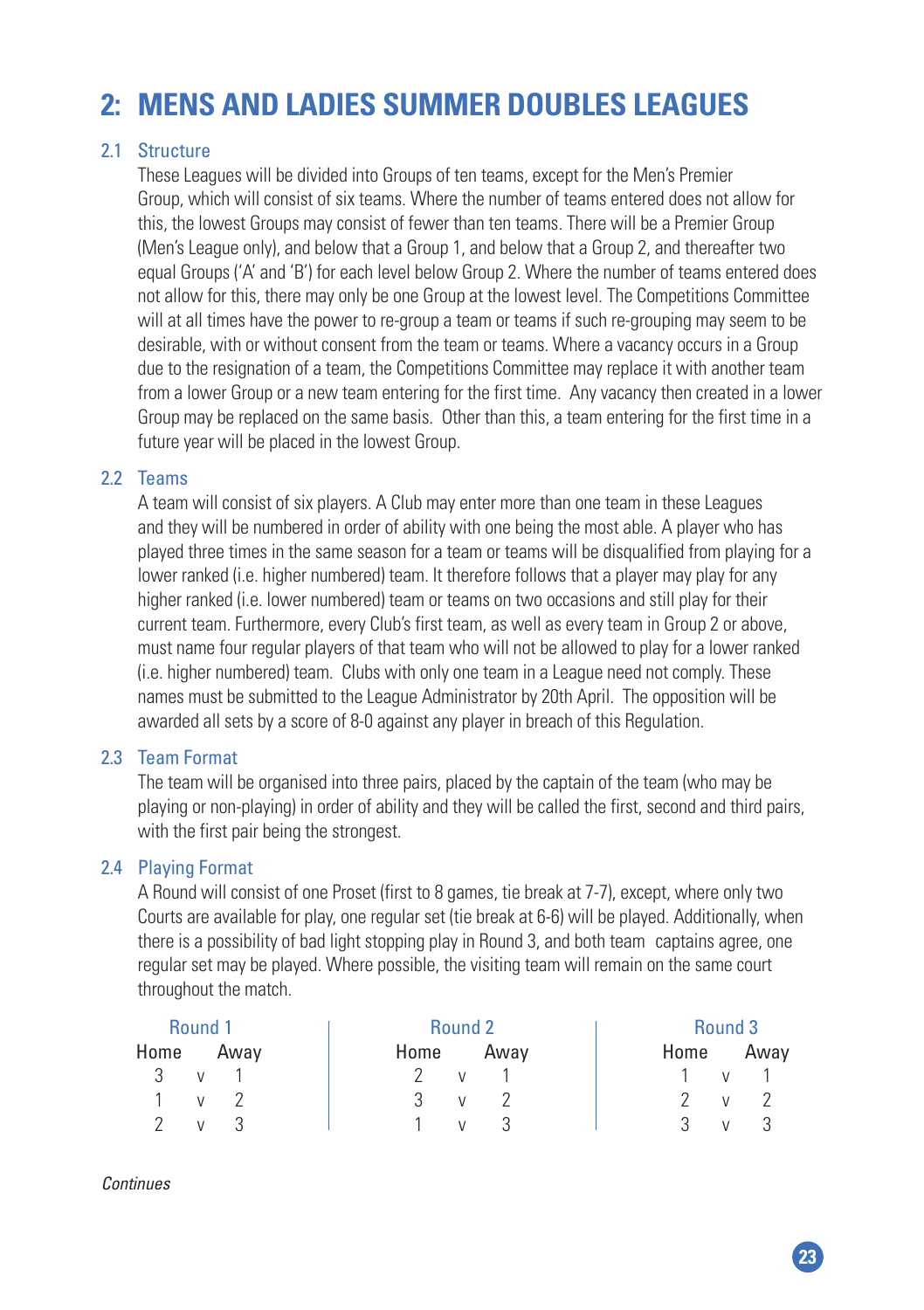#### 2.5 League Points Awarded

 One point will be awarded for each set won and a further two points for winning the majority of sets. Where a team concedes a match they will be penalised eleven points and the opposition will be awarded eleven points.

#### 2.6 Venue

 Where a Group contains fewer than seven teams, each team will play each other home and away. In all other Groups, each team will play each other only once, either home or away, as decided by the League Secretary or Administrator, who will organise this so that each team has roughly as many home matches as away matches. It is likely that a fixture played at home one year will be played away the next if both teams stay in the same Group.

#### 2.7 Fixtures

 Matches must be played on the dates arranged by the Match Secretaries in accordance with the Order of Play stated with the list of teams in each Group. Matches will be played on weekdays (excluding Bank Holidays) starting at 6.15p.m., unless otherwise agreed by both Match Secretaries. The warm up must be concluded before this start time. Failure to fulfil a fixture may result in a claim by the opposition (Regulation 2.9 applies). Any Club having more than one team competing in the same Group will play their match or matches prior to or during the first week of fixtures. Play will commence at the agreed time but, in the event of any player being unable to play within 20 minutes of the agreed starting time of a fixture, unless otherwise agreed by both team captains, their first set will be deferred until all other sets are completed. If there is sufficient time, the outstanding set should be completed, otherwise it will be conceded by the offending player(s).

#### 2.8 Postponement or Interruption of Play

If a match is postponed, or is interrupted by adverse weather conditions or bad light prior to six sets being completed, then the match will be replayed in its entirety at a later date with the same, or different, team composition (Regulation 1.6 refers). If six or more sets have been completed when the adverse weather or bad light interruption occurs, then the same players must complete the match at a later date. Reasons for a player being unable to complete a match must be reported to the League Secretary or Administrator, who shall decide whether a substitute may be allowed.

 If a match is postponed or interrupted for any reason other than adverse weather conditions or bad light, then the circumstances must be reported immediately to the League Secretary or Administrator, who will decide whether or not the match can be replayed or completed. If it is decided that the circumstances are unacceptable then either or both teams may be required to concede. It is therefore recommended, before postponing a match, to contact the League Secretary or Administrator for a ruling.

#### 2.9 Conceding

 Any team conceding or giving cause for a claim of more than one match will have all their results declared void. It is therefore recommended that a team sends at least one pair to compete in a match rather than concede all sets. The opposition should be informed at the earliest opportunity if a full team is not being sent.

#### *Continues*

**24**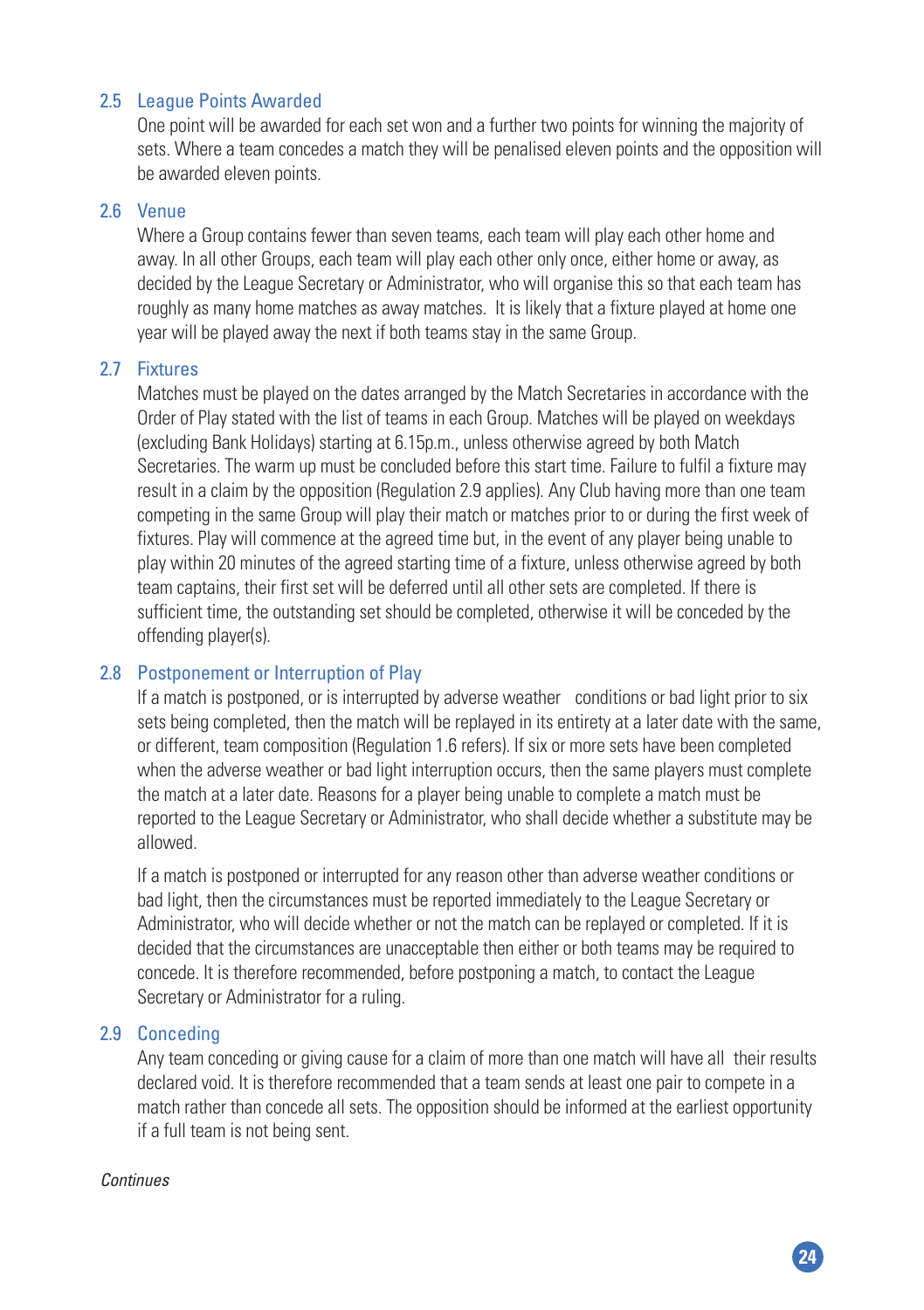#### 2.10 Re-arranged Matches

Where a match is re-arranged due to postponement or interruption, then the date chosen will be by the mutual agreement of the teams' Match Captains or Match Secretaries. Where such agreement cannot be reached, the matter should be referred to the League Secretary or Administrator, who will have the power to either:

i) Decide the date of the match;

ii) Treat the match as cancelled, or

 iii) Treat the match, or remainder of the match, as conceded by either or both teams (Regulation 2.9 applies).

#### 2.11 Final Date

 All matches are to be completed by 31st August. Any matches not completed by that date will be treated as cancelled or conceded depending upon the reasonableness of the explanations given for non-completion (Regulation 2.9 applies).

#### 2.12 Information to be Entered Online

 At the start of the match season, the clubs/ team captains must ensure that full details of all known players have been entered. Each player's first and last name and BTM number must be fully and correctly shown. Failure to give correct details of a team as above may incur penalties (Regulation 1.10 applies).

#### 2.13 Notification of Results (including Conceded Matches)

 The captain of the winning team must enter the full match result (including each individual set) within seven days of the match being completed. If a match is interrupted after the completion of six or more sets then the captain of the home team must enter the completed set scores within seven days of those sets being played. The aforementioned teams will forfeit one league point for exceeding this time limit and a further league point for each additional seven days delay, subject to a maximum of the total number of points awarded to the team for that match. The captain of the losing team should verify the match result within fourteen days of the match being played. Any disputes or errors must be immediately referred to the League Administrator. Failure to do so may incur penalties (Regulation 1.10 applies). If a match is conceded, the winning team must enter the result using the appropriate match result box. Team members should not be shown. Each captain should retain a completed match card, signed by both captains, for their records.

#### 2.14 Group Positions

 Teams will be positioned in their Groups by the number of League Points obtained. If any teams are equal on points, then the number of wins will decide. If still equal, then the result of the match between the teams will decide. If still equal, then the ratio of games won against total games played will decide.

#### *Continues*

**25**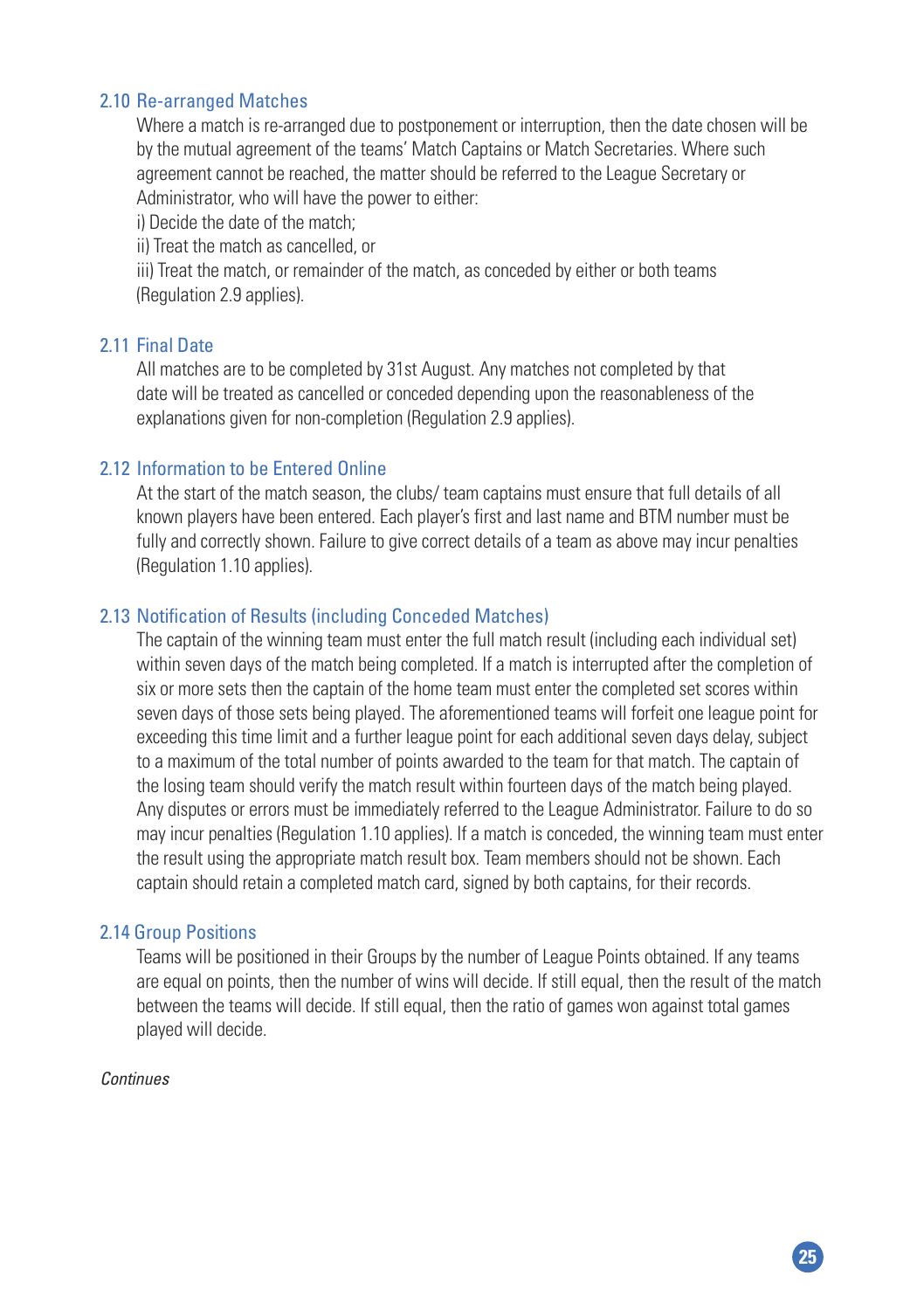#### 2.15 Promotion and Relegation

#### i) Promotion Group 1 (Men's League only).

- The Group winner and runner-up will be promoted to the Premier Group.
- Group 2. The Group winner and runner-up will be promoted to Group 1.
- Groups 3A and 3B. The Group winner in each group will be promoted to Group 2.
- Groups below 3A and 3B. The Group winner in the 'A' Group will be promoted to the next higher 'B' Group and the runner-up in the 'A' Group will be promoted to the next higher 'A' Group.
- The Group winner in the 'B' Group will be promoted to the next higher 'A' Group and the runner-up in the 'B' Group will be promoted to the next higher 'B' Group.
- Where the bottom level consists of only one Group then the Group winner will be promoted to the next higher 'A' Group and the runner-up will be promoted to the next higher 'B' Group.

These movements will alternate in successive years.

#### ii) Relegation

- Premier Group (Men's League only). The bottom two teams will be relegated to Group 1.
- Group 1. The bottom two teams will be relegated to Group 2.
- Group 2. The next to bottom team will be relegated to Group 3A and the bottom team will be relegated to Group 3B. These movements will alternate in successive years.
- Groups below 2. The next to bottom team in the 'A' Group will be relegated to the next lower 'B' Group and the bottom team in the 'A' Group will be relegated to the next lower 'A' Group. The next to bottom team in the 'B' Group will be relegated to the next lower 'A' Group and the bottom team in the 'B' Group will be relegated to the next lower 'B' Group.

 These movements will alternate in successive years. Where the bottom level consists of only one Group, then only the two bottom teams in the level above will be relegated, and both such teams will be relegated to this Group.

#### Rules reviewed 03/2022

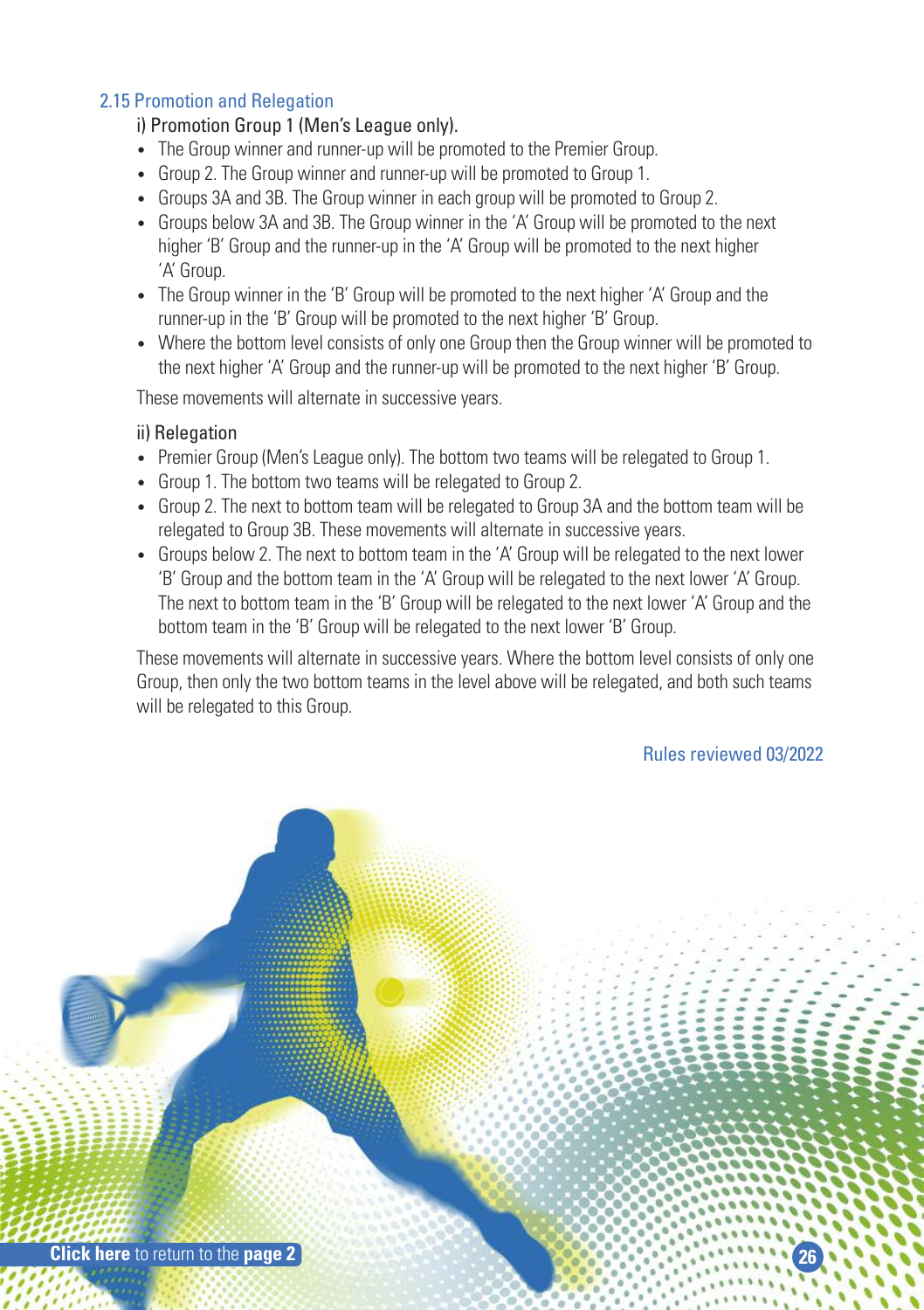### **3: MIXED DOUBLES LEAGUES**

#### 3.1 Structure

 These Leagues will be divided into Groups of six teams. Where the number of teams entered does not exactly allow for this, the lowest Groups may consist of between four and seven teams. There will be a Group 1, and below that a Group 2, and thereafter two equal Groups ('A' and 'B') for each level below Group 2. Where the number of teams entered does not allow for this, there may only be one Group at the lowest level. The Competitions Committee will at all times have the power to re-group a team or teams if such re-grouping may seem to be desirable, with or without consent from the team or teams. Where a vacancy occurs in a Group due to the resignation of a team, the Competitions Committee may replace it with another team from a lower Group or a new team entering for the first time. Any vacancy then created in a lower Group may be replaced on the same basis. Other than this, a team entering for the first time in a future year will be placed in the lowest Group.

#### 3.2 Teams

 A team will consist of three men and three women. A Club may enter more than one team in these Leagues and they will be numbered in order of ability with one being the most able. A player who has played twice in the same season for a team or teams will be disqualified from playing for a lower ranked (i.e. higher numbered) team. It therefore follows that a player may play for any higher ranked (i.e. lower numbered) team or teams on one occasion and still play for their current team. The opposition will be awarded all sets by a score of 8-0 against any player in breach of this Regulation.

#### 3.3 Team Format

 The team will be organised into three mixed pairs, placed by the captain of the team (who may be playing or non-playing) in order of ability and they will be called the first, second and third pairs with the first pair being the strongest.

#### 3.4 Playing Format

As per regulation 2.4

3.5 League Points Awarded As per regulation 2.5

#### 3.6 Venue

 Each team will play each other only once, either at home or away, as decided by the League Secretary or Administrator, who will organise this so that each team has roughly as many home matches as away matches. It is likely that a fixture played at home one year will be played away the next if both teams stay in the same Group.

#### 3.7 Fixtures

As per Regulation 2.7 except that matches can be played at weekends if preferred.

- 3.8 Postponement or Interruption of Play As per Regulation 2.8
- 3.9 Conceding As per Regulation 2.9

*Continues*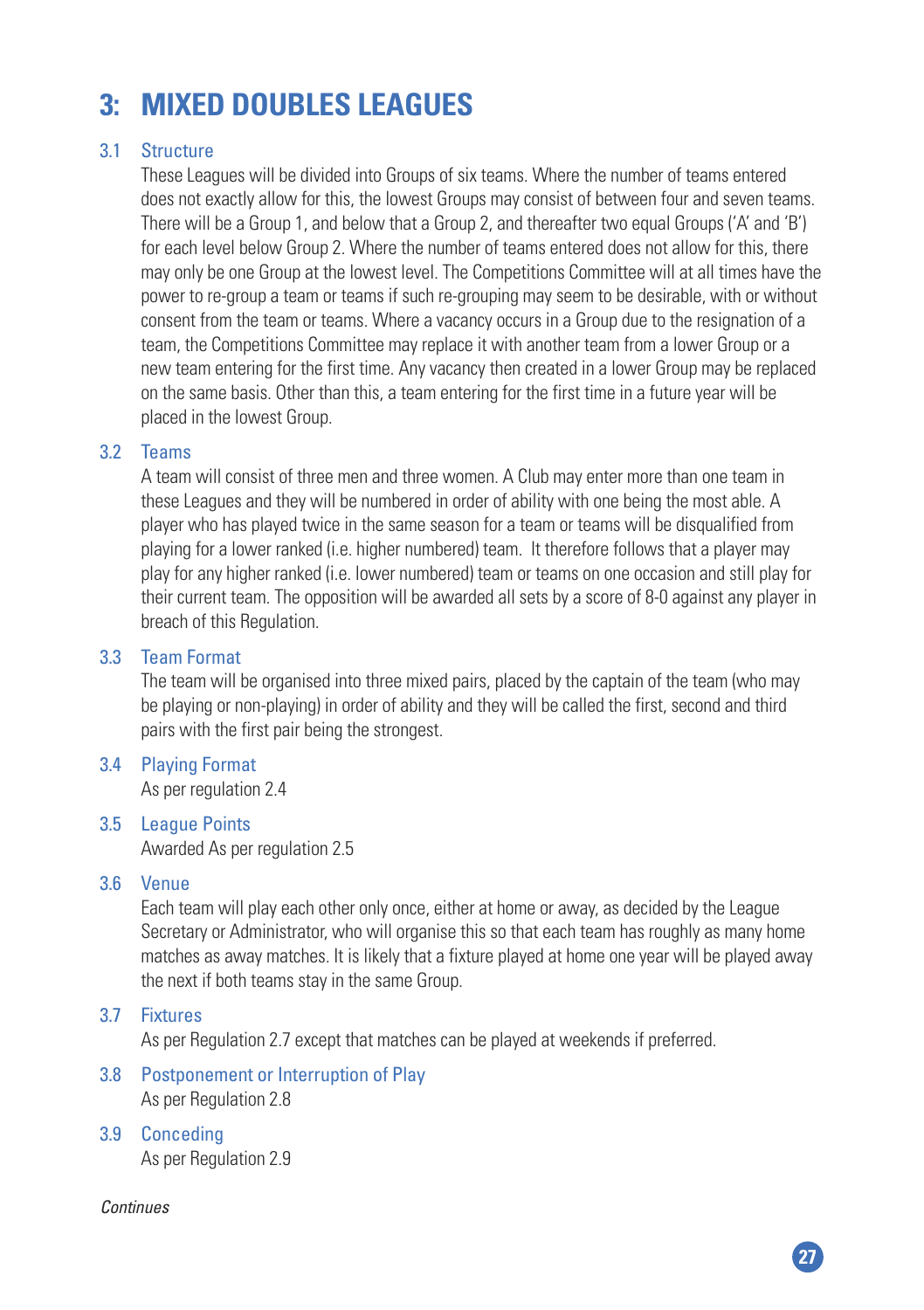#### 3.10 Re-arranged Matches

As per Regulation 2.10

#### 3.11 Final Date

 All matches are to be completed by 30th September. Any matches not completed by that date will be treated as cancelled or conceded depending upon the reasonableness of the explanations given for non-completion (Regulation 2.9 applies).

- 3.12 Information to be Entered Online As per Regulation 2.12
- 3.13 Notification of Results (including Conceded Matches) As per Regulation 2.13

#### 3.14 Group Positions

As per Regulation 2.14

#### 3.15 Promotion and Relegation

#### i) Promotion Group 2

- The Group winner will be promoted to Group 1.
- Groups below 2. The Group winner in the 'A' Group will be promoted to the next higher 'B' Group.
- The Group winner in the 'B' Group will be promoted to the next higher 'A' Group. Where the bottom level consists of only one Group then the Group winner will be promoted to the next higher 'A' Group and the runner-up will be promoted to the next higher 'B' Group.

These movements will alternate in successive years.

#### ii) Relegation Group 1

- The bottom team will be relegated to Group 2.
- Group 2. The next to bottom team will be relegated to Group 3A and the bottom team will be relegated to Group 3B. These movements will alternate in successive years.
- Groups below 2. The bottom team in the 'A' Group will be relegated to the next lower 'A' Group. The bottom team in the 'B' Group will be relegated to the next lower 'B' Group. Where the bottom level consists of only one Group, then the two bottom teams in the level above will be relegated to this Group.

These movements will alternate in successive years. **Research 2008** Rules reviewed 03/2022

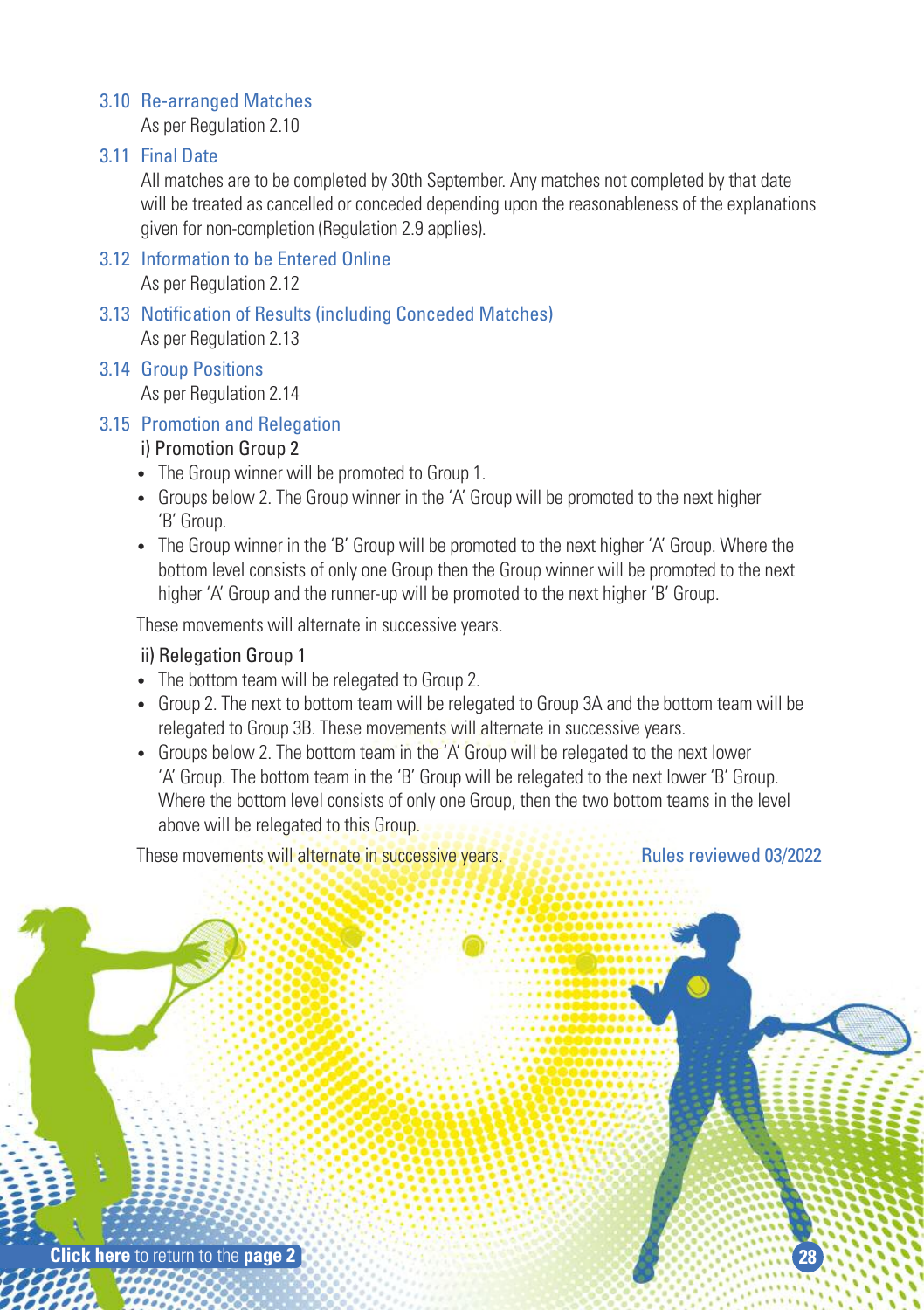### **4: THE SPORTS MERCURY CUP**

#### 4.1 Structure

This competition will be on a knock-out basis using a single draw.

#### 4.2 Teams

 A team will consist of three men and three women. A Club may only enter one team in this competition.

#### 4.3 Team Format

 The team will be organised into three mixed pairs, placed by the captain of the team (who may be playing or non-playing) in order of ability and they will be called the first, second and third pairs with the first pair being the strongest.

#### 4.4 Playing Format

 A Round will consist of one rubber. A rubber is a best of three sets match consisting of two regular sets (tie-break at 6-6) and a third set match tie-break (first to ten points by two clear points) if necessary. Where possible, the visiting team will remain on the same court throughout the match.

| Round 1      |                          | Round 2 |                |      | Round 3      |
|--------------|--------------------------|---------|----------------|------|--------------|
| Home Away    |                          | Home    | Away           | Home | Away         |
| 3 v 1        |                          | V       |                |      | $\mathsf{V}$ |
| 1 v 2        |                          | 3       | v <sub>2</sub> |      | - 2<br>V     |
| $\mathsf{V}$ | $\overline{\phantom{a}}$ | V       | -3             | ્ર   | $\mathsf{V}$ |

#### 4.5 Winning Team

 The first team to win five rubbers will be declared the winner and progress to the next round. Where neither team has achieved this then Regulation 4.10 applies.

#### 4.6 Venue

Lot will decide the home team for each match, including the final.

#### 4.7 Fixtures

 Matches must be played on the dates stated in the draw, starting at 2 p.m., unless another time is agreed by both Match Secretaries.

#### 4.8 Postponement or Interruption of Play

 If a match is postponed, or is interrupted by adverse weather conditions or bad light prior to six rubbers being completed, then the match will be replayed in its entirety at a later date with the same, or different, team composition (Regulation 1.6 refers). If six or more rubbers have been completed when the adverse weather or bad light interruption occurs, then the same players will complete the match at a later date. Reasons for a player being unable to complete a match must be reported to the Competition Secretary, who will decide whether a substitute may be allowed.

 If a match is postponed or interrupted for any reason other than adverse weather conditions or bad light, the circumstances must be reported immediately to the Competition Secretary, who will decide whether or not the match can be replayed or completed. If it is decided that the circumstances are unacceptable then either or both teams may be scratched.

**29**

#### *Continues*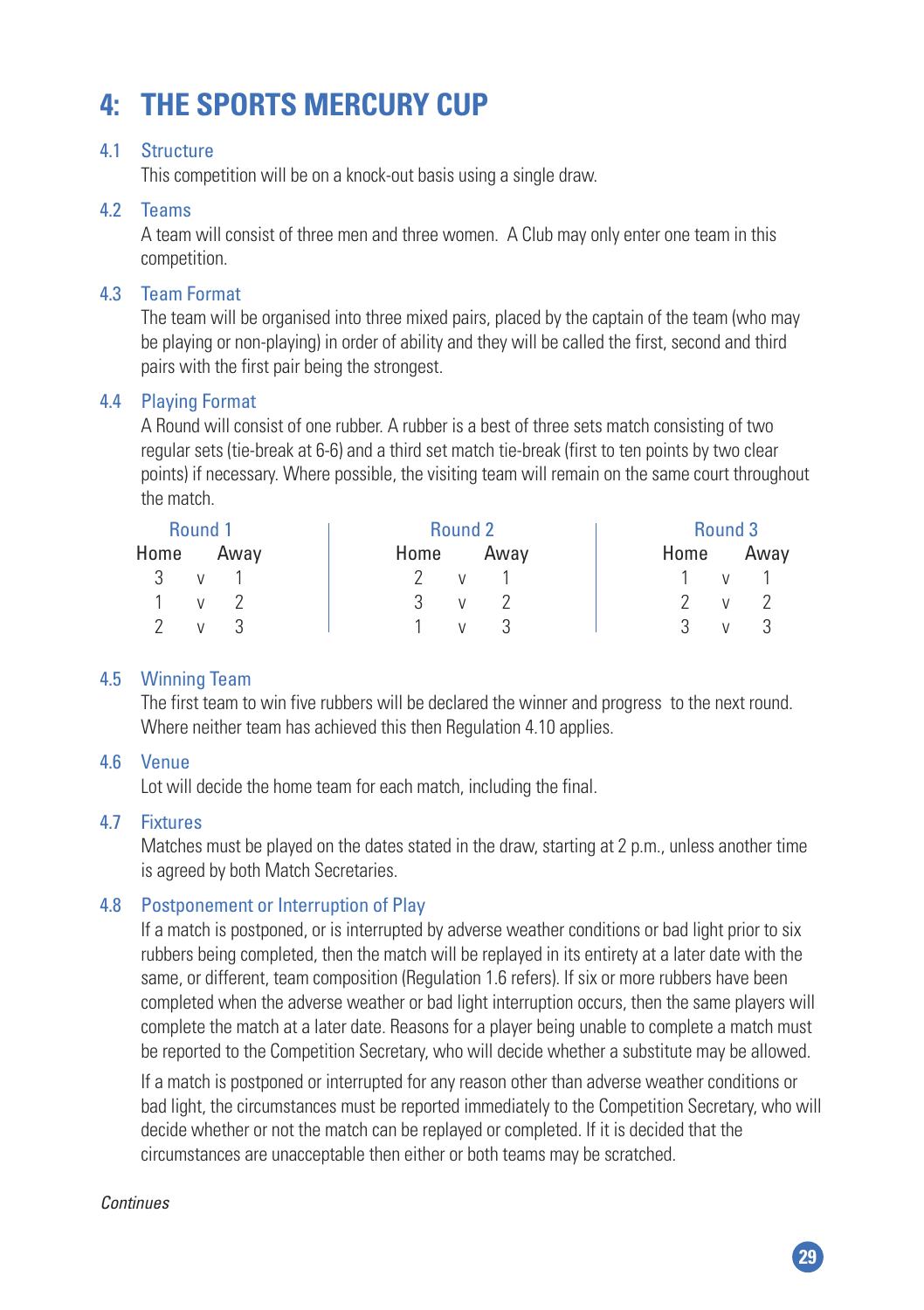#### 4.9 Conceding

 A team may concede a match at any stage. Any team conceding in two consecutive years shall be suspended from entering a team for the following year.

#### 4.10 Re-arranged Matches

Where a match is re-arranged due to postponement or interruption then the date of that match will be as stated in the draw, starting at 2 pm unless another time is agreed by both Match Secretaries. If the match still cannot be completed, then the team that has won the most rubbers at this stage will be declared the winner. If the number of rubbers won is equal, then the majority of sets won will decide. If the number of sets won is equal, then the number of games won will decide. If still equal, then lots shall be drawn to decide the winner.

#### 4.11 Final Date

All matches are to be completed before the date of the next round.

#### 4.12 Match Cards

 Each player's first and last name must be clearly stated on the Match Card. All details to be checked by both Captains before signing the Match Card.

#### 4.13 Notification of Results (including Conceded Matches)

 The captain of the winning team must notify the Competition Secretary of the result, by e-mail, within two days of the match being played. The captain of the winning team must also enter the full match result (including each individual set) within two days of the match being completed. If a match is conceded, the winning team must enter the result using the appropriate match result box. Team members should not be shown. Failure to do so may result in the team being scratched from the competition.

Rules reviewed 03/2022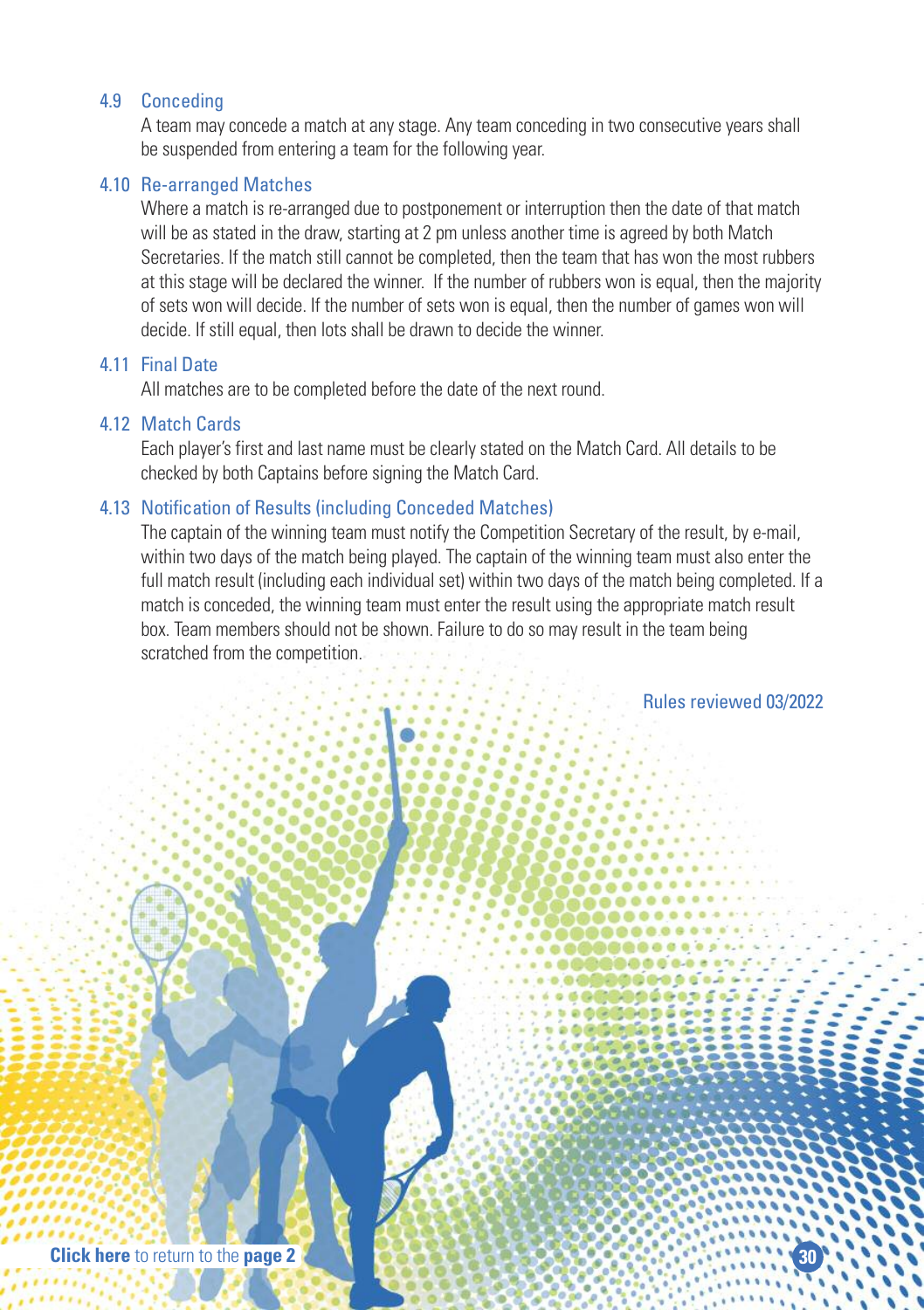### **5: MENS AND LADIES WINTER DOUBLES LEAGUE**

#### 5.1 Structure

 These leagues will be divided into Groups of eight teams. Where the number of teams entered does not exactly allow for this, the lowest Groups may consist of between four and seven teams. There will be a Group 1, and below that a Group 2, and thereafter two equal Groups ('A' and 'B') for each level below Group 2. Where the number of teams entered does not allow for this, there may only be one Group at the lowest level. The Competitions Committee will at all times have the power to re-group a team or teams if such re-grouping may seem to be desirable, with or without consent from the team or teams. Where a vacancy occurs in a Group due to the resignation of a team, the Competitions Committee may replace it with another team from a lower Group or a new team entering for the first time. Any vacancy then created in a lower Group may be replaced on the same basis. Other than this, a team entering for the first time in a future year will be placed in the lowest Group.

#### 5.2 Teams

 A team will consist of four players. A Club may enter more than one team in these Leagues and they will be numbered in order of ability with one being the most able. A player who has played three times in the same season for a team or teams will be disqualified from playing for a lower ranked (i.e. higher numbered) team. It therefore follows that a player may play for any higher ranked (i.e. lower numbered) team or teams on two occasions and still play for their current team. The opposition will be awarded all sets by a score of 6-0 against any player in breach of this Regulation.

#### 5.3 Team Format

 The team will be organised into two pairs, placed by the captain of the team (who may be playing or non-playing) in order of ability and they will be called the first and second pairs, with the first pair being the strongest.

#### 5.4 Playing Format

 A Round will consist of two regular sets (tie-break at 6-6). Where possible, the visiting team should remain on the same court throughout the match.

| Round 1             |                |      | Round 2            |      | Round 3             |
|---------------------|----------------|------|--------------------|------|---------------------|
| Home                | Away           | Home | Away               | Home | Away                |
| $3 \nu$             |                |      | $\mathsf{V}$       |      | $\mathsf{V}$        |
| $1 \quad v \quad 2$ |                | 3    | V                  |      | V                   |
| $\mathcal{P}$       | v <sub>3</sub> |      | $\mathcal{R}$<br>V | 3    | - 3<br>$\mathsf{V}$ |

#### 5.5 League Points Awarded

 One point will be awarded for each set won and a further two points for winning the majority of sets. In the event of a draw, one further point will be awarded to each team. Where a team concedes a match they will be penalised ten points and the opposition will be awarded ten points.

#### 5.6 Venue

As per Regulation 2.6

#### 5.7 Fixtures

 Matches must be played on the dates arranged by the Match Secretaries in accordance with the Order of Play stated with the list of teams in each Group. Matches will be played at weekends unless otherwise agreed by both Match Secretaries. The warm up must be concluded before this start time. *Continues*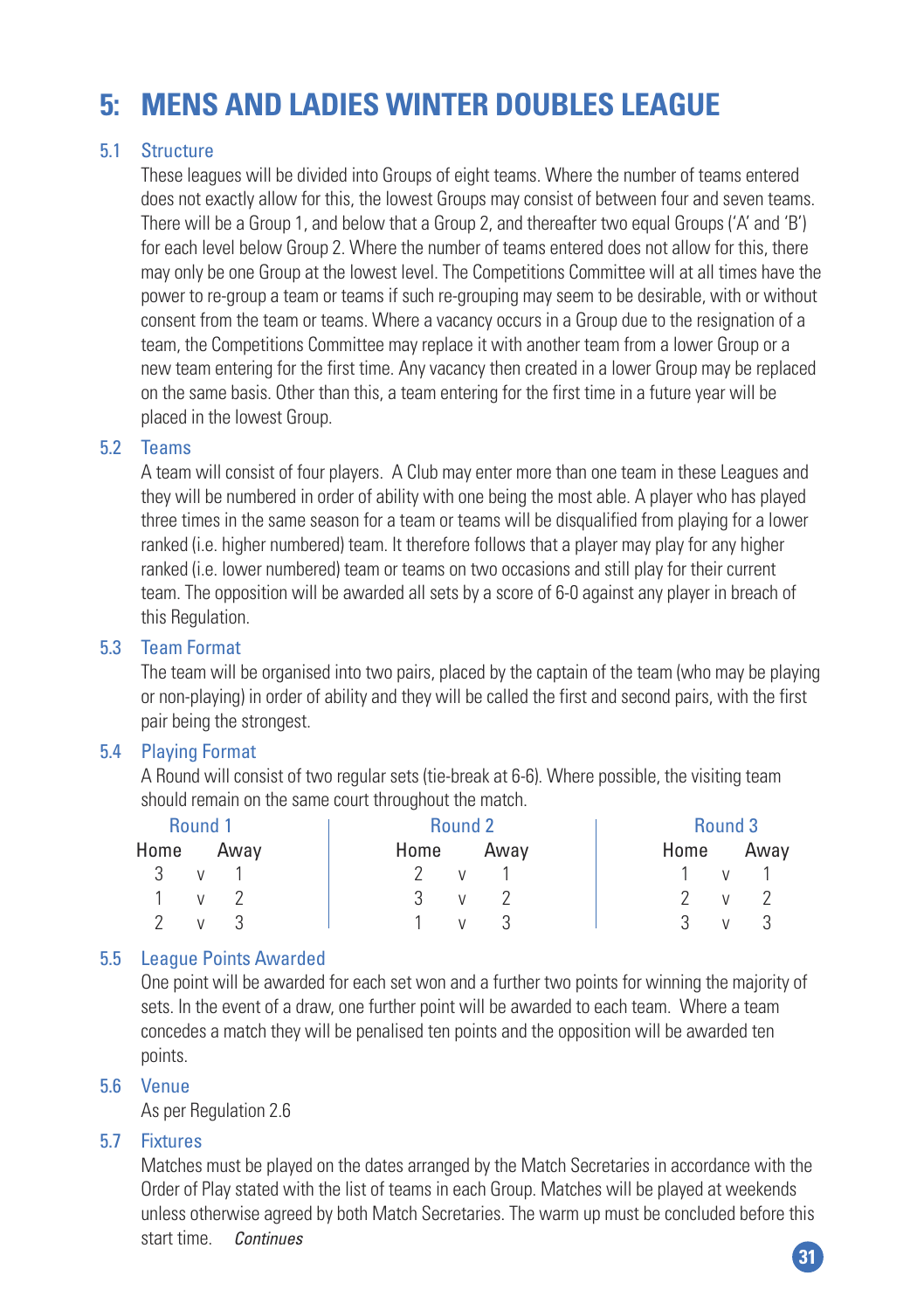#### 5.7 Fixtures continued

 Failure to fulfil a fixture mayresult in a claim bythe opposition (Regulation 2.9 applies). Any Club having more than one team competing in the same Group will playtheir matches prior to or during the first week of fixtures. Play will commence at the agreed time but, in the event of any player being unable to play within 20 minutes of the agreed starting time of a fixture, unless otherwise agreed by both team captains, their first set will be deferred until all other sets are completed. If there is sufficient time, the outstanding set should be completed, otherwise it will be conceded by the offending player(s).

#### 5.8 Postponement or Interruption of Play

If a match is postponed, or is interrupted by adverse weather conditions or bad light prior to four sets being completed, then the match will be replayed in its entirety at a later date with the same, or different, team composition (Regulation 1.6 refers). If four or more sets have been completed when the adverse weather or bad light interruption occurs, then the same players must complete the match at a later date. Reasons for a player being unable to complete a match must be reported to the League Secretary or Administrator, who shall decide whether a substitute may be allowed. If a match is postponed or interrupted for any reason other than adverse weather conditions or bad light, then the circumstances must be reported immediately to the League Secretary or Administrator, who will decide whether or not the match can be replayed or completed. If it is decided that the circumstances are unacceptable then either or both teams may be required to concede. It is therefore recommended, before postponing a match, to contact the League Secretary or Administrator for a ruling.

#### 5.9 Conceding

As per Regulation 2.9

#### 5.10 Re-arranged Matches As per Regulation 2.10

#### 5.11 Final Date

All matches are to be completed by 31st January. Any matches not completed by that date will be treated as cancelled or conceded, depending upon the reasonableness of the explanations given for non-completion (Regulation 2.9 applies).

#### 5.12 Information to be Entered Online

As per Regulation 2.12

#### 5.13 Notification of Results (including Conceded Matches)

 The captain of the winning team, or the home team in the event of a draw, must enter the full match result (including each individualset) within seven days of the match being completed. If a match is interrupted after the completion of six or more sets then the captain of the home team must enter the completed set scores within seven days of those sets being played. The aforementioned teams will forfeit one league point for exceeding this time limit and a further league point for each additional seven days delay, subject to a maximum of the total number of points awarded to the team for that match. The captain of the losing team, or the awayteam in the event of a draw, should verify the match result within fourteen days of the match being played. Any disputes or errors must be immediately referred to the League Administrator. Failure to do so may incur penalties (Regulation 1.10 applies). If a match is conceded, the winning team must enter the result using the appropriate match result box. Team members should not be shown. Each captain should retain a completed match card, signed by both captains, for their records.

*Continues*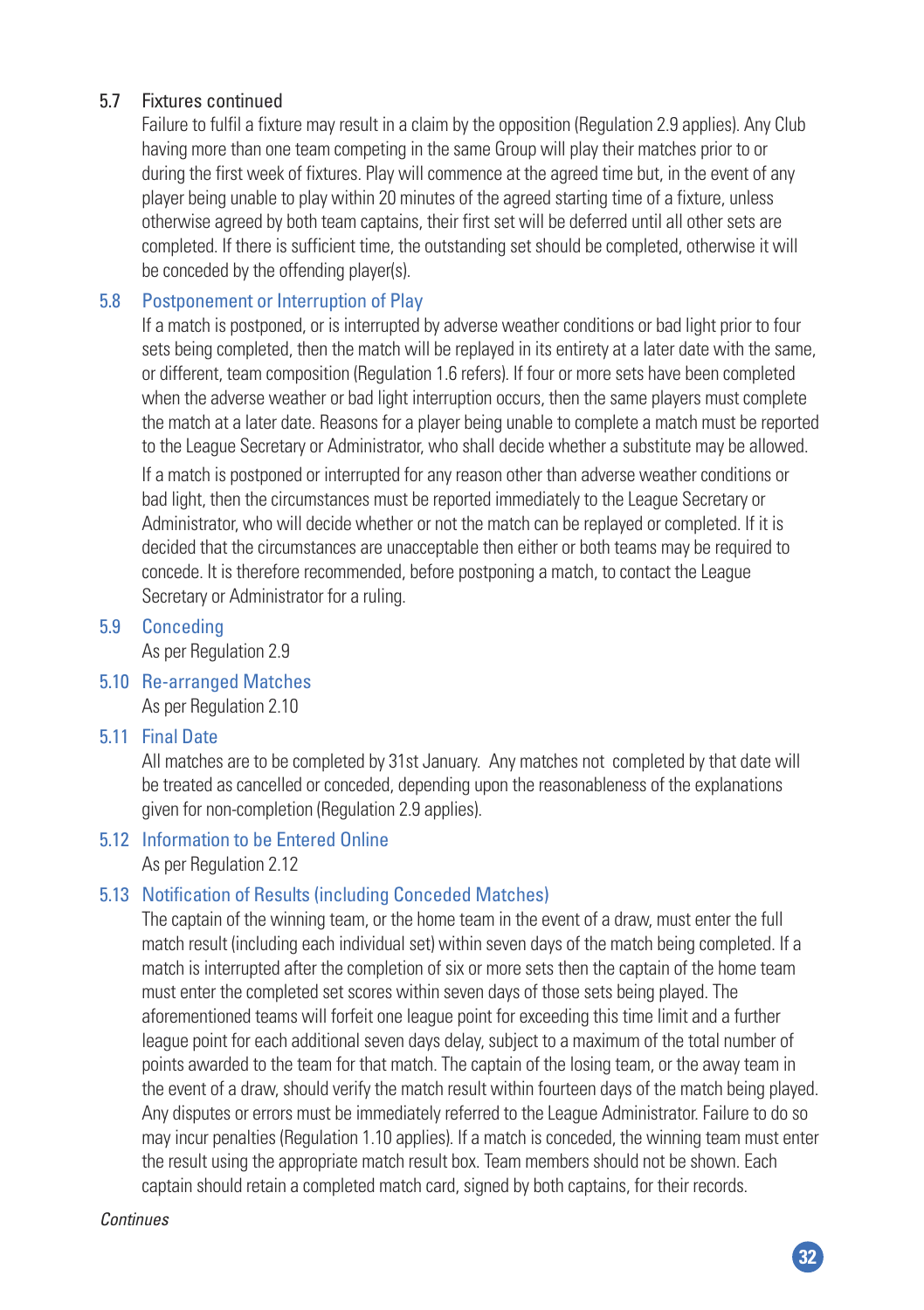#### 5.14 Group Positions

Teams will be positioned in their Groups by the number of League Points obtained. If any teams are equal on points, then the number of wins will decide. If still equal, then the number of draws will decide. If still equal, then the result of the match between the teams will decide. If still equal, then the ratio of games won against total games played will decide.

#### 5.15 Promotion and Relegation

#### i) Promotion Group 2

- The Group winner will be promoted to Group 1.
- Groups below 2. The Group winner in the 'A' Group will be promoted to the next higher 'B' Group.
- The Group winner in the 'B' Group will be promoted to the next higher 'A' Group.
- Where the bottom level consists of only one Group then the Group winner will be promoted to the next higher 'A' Group and the runner-up will be promoted to the next higher 'B' Group.

These movements will alternate in successive years.

#### ii) Relegation Group 1

- The bottom team will be relegated to Group 2.
- Group 2. The next to bottom team will be relegated to Group 3A and the bottom team will be relegated to Group 3B. These movements will alternate in successive years.
- Groups below 2. The next to bottom team in the 'A' Group will be relegated to the next lower 'B' Group and the bottom team in the 'A' Group will be relegated to the next lower 'A' Group. The next to bottom team in the 'B' Group will be relegated to the next lower 'A' Group and the bottom team in the 'B' Group will be relegated to the next lower 'B' Group.

These movements will alternate in successive years. These is a series all Rules reviewed 03/2022

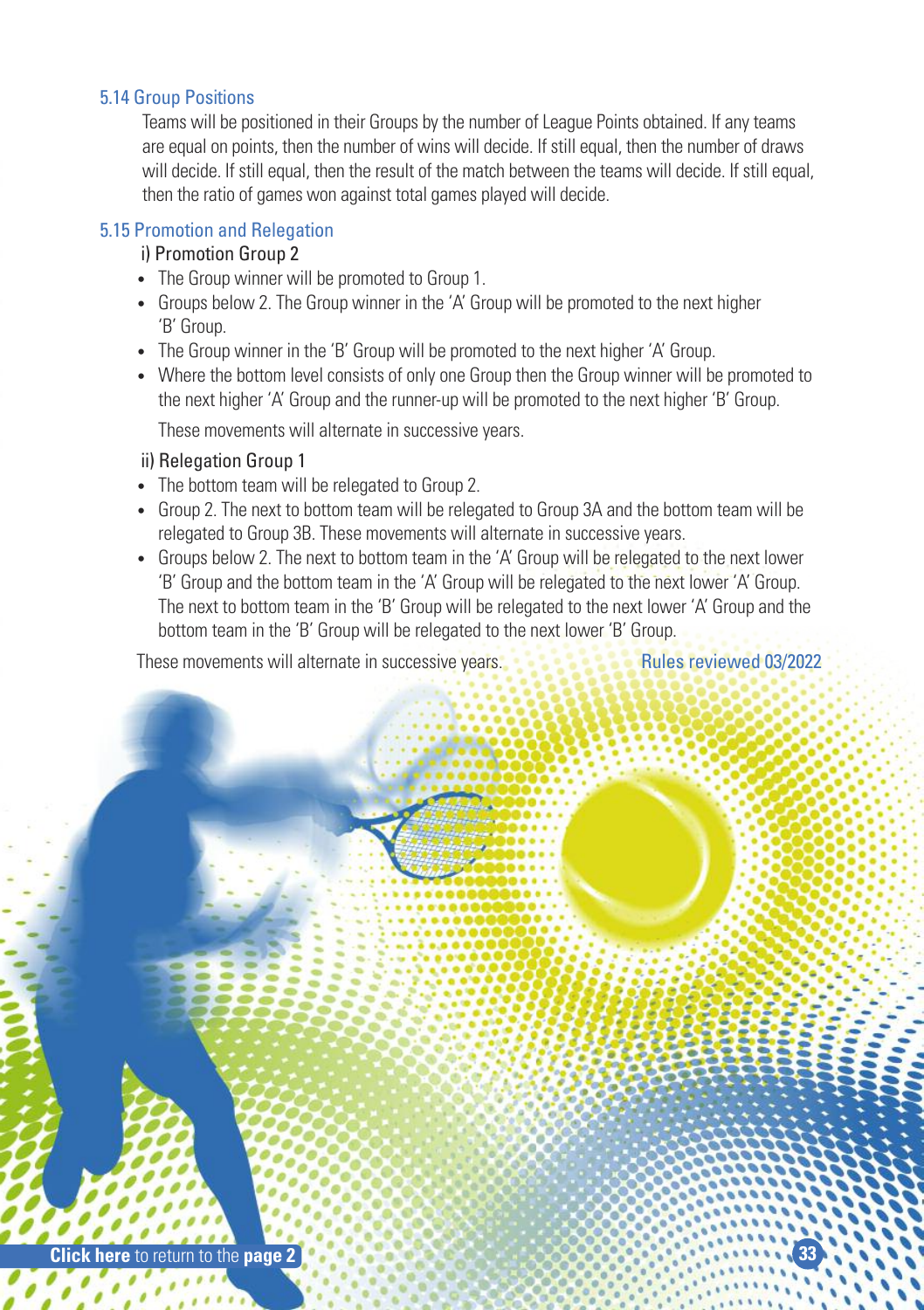### **6: MENS AND LADIES SENIORS DOUBLES LEAGUE**

- 6. As per Regulation 5 except that...
	- In Regulation 5.11 the date for completion of matches is 30th September or, in the case of the Super Seniors, 31st May.
	- The Group winner and runner-up will be promoted to the next higher Group and the bottom two teams will be relegated to the next lower Group.
	- Super Seniors matches will be played during the daytime unless otherwise agreed by both Match Secretaries.
	- In addition, competitors must have attained the age of 40 (or 60 in the case of Super Seniors) by 31st December in the year of competition.

Rules reviewed 03/2022

## **7: ADDITIONAL GENERAL REGULATIONS FOR THE MANAGEMENT OF THE FOLLOWING COMPETITIONS**

7.1 i) Men's and Ladies' Singles Championships (Senior County Closed Championships Working Group) ii) Men's, Ladies' and Mixed Doubles Championships (Senior County Closed Championships Working Group) iii) Girls' and Boys' Championships At age groups determined by the Junior County Closed Championships Working Group

- 7.2. These Competitions will be held annually in accordance with the following Regulations and the Regulations for the Management of Lawn Tennis Tournaments as laid down by the Lawn Tennis Association, insofar as they apply to the Competitions.
- 7.3. The management of the Competitions will be undertaken by the Directors of Tennis Leicestershire Limited (TLL) through the Senior and Junior County Closed Competitions Working Groups. The Directors will be, for all intents and purposes, the owners of the Trophies in trust for TLL. Winners will hold the title of 'Champion' of the competition until such time as the next competition for the event is held.
- 7.4. The Competitions are open only to players who possess a County qualification (reference LTA Rule 36). A player is qualified to play in the County Closed Championships if: i) Their place of birth or permanent residence at date of birth is in such area; or ii) Their place of permanent residence has, for at least one year immediately preceding the competition (six months for juniors), been in such area; or iii) At any time their place of residence has for a period of five consecutive years been in such area.

A County boundary is defined as that which applies for the purposes of local government (not necessarily as defined by postcode).

Rules reviewed 03/2022

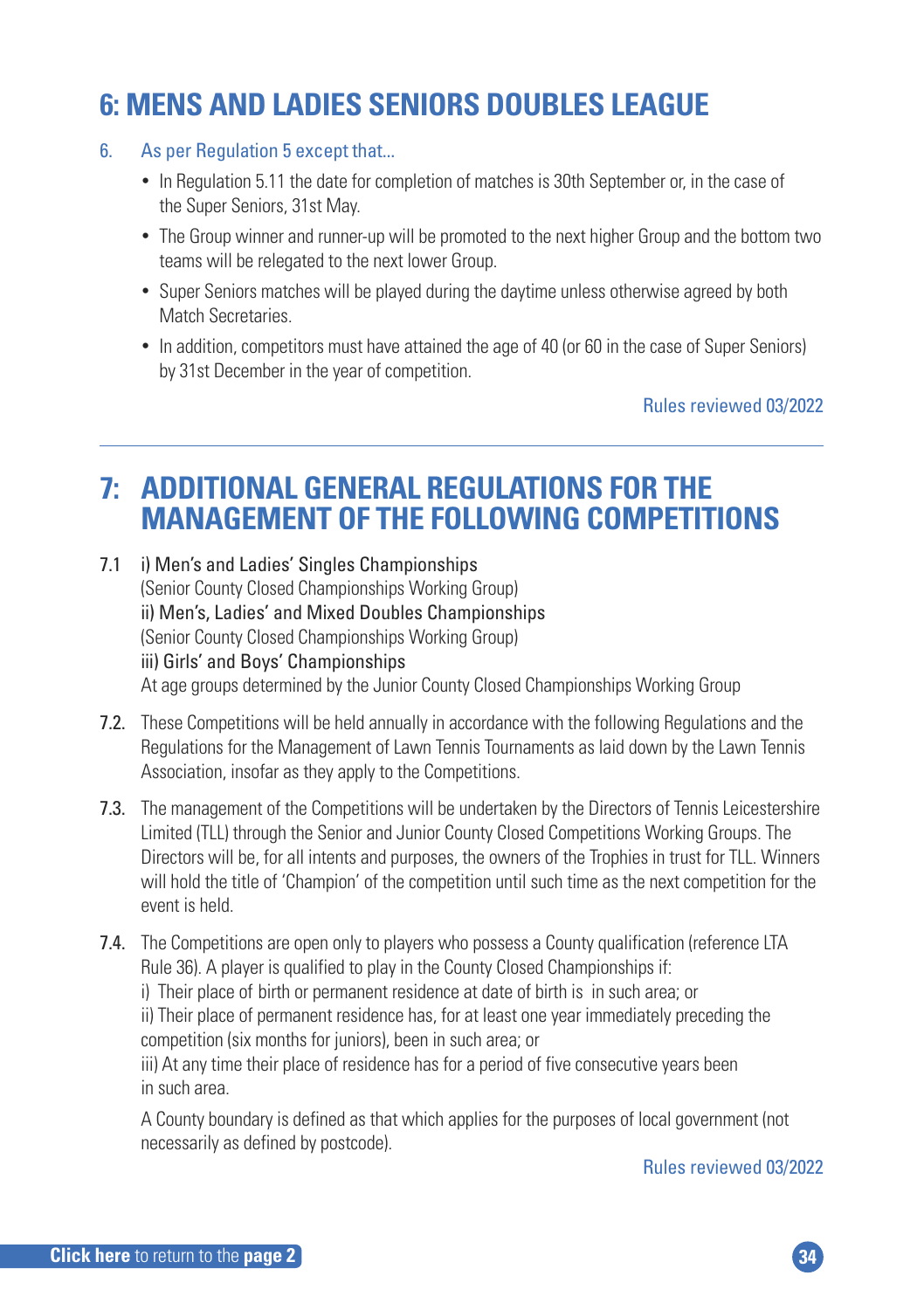### **JUNIOR TEAM TENNIS SUMMER LEAGUE RULES AND ADMINISTRATION**

Please click **HERE** to view the LTA's rules for 2022

### **THE FALLOWS CUP 2022**

- Competitors must be 18 years or younger on 31st December, 2022.
- Competitors are only eligible to compete for one club.
- Teams will comprise of a minimum of 2 boys and 2 girls and a maximum of 3 boys and 3 girls.
- A match will consist of one boy's doubles rubber, one girl's doubles rubber. If the rubbers are then tied, one mixed doubles rubber should be played as a decider. A rubber is a best of 3 sets match with a tie break at 6-6 in the first 2 sets. The third set shall be a match tie break i.e. first to 10 points by 2 clear points.
- The match will be decided on the majority of rubbers won.
- Matches must be played on or before the Play-By dates stated. The home team must offer at least 2 alternative dates, one of which can be the Play-By date. If the match is not played on the pre-arranged date, except if play is prevented by weather conditions, then the club defaulting shall forfeit the match.
- The Winning Team is responsible for entering the results online through tournament software. The code is LEI722.

Any queries, please contact John Mumford on **johncmumford@gmail.com**

Match play by dates and leagues are not included in the Handbook, however information relating to both Junior and Senior match fixtures and results may be accessed at...

**www.lta.tournamentsoftware.com**

Or visit the Tennis Leicestershire website at... **www.clubspark.lta.org.uk/TennisLeicestershire**